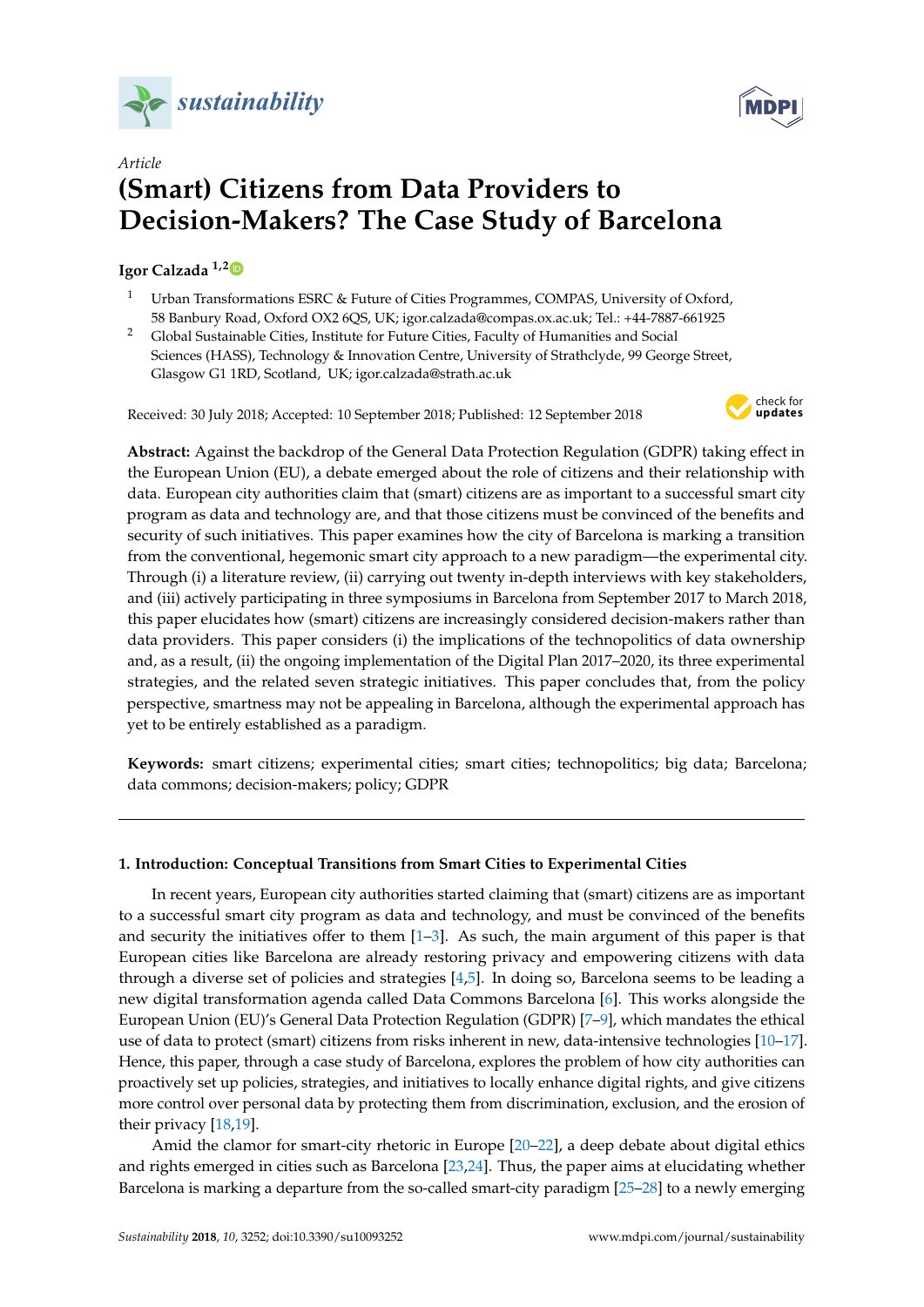paradigm called experimental cities [\[29–](#page-19-3)[31\]](#page-19-4). The case study is examined through the systematic articulation and response to three operational research questions that concern (i) the existence of alternative data ownership regimes in the ongoing smart city model of Barcelona; (ii) the practical consequences of the grassroots innovation initiatives implemented so far in the city; and (iii) the searching for evidence of another experimental type of smart city.

Methodologically speaking, this paper deconstructs Barcelona's Digital Plan 2017–2020 through qualitative fieldwork research carried out from September 2017 to March 2018 [\[32\]](#page-19-5). The methodology is based on the mixed-method technique of triangulation via action research [\[33\]](#page-19-6), which encompasses a deep literature review; the findings of twenty in-depth interviews with key stakeholders, following the Penta Helix framework (private sector, public sector, academia, civic society, and social entrepreneurs/activists) [\[34\]](#page-19-7); and result validation through participation in three key symposiums organized in Barcelona and related to the smart city renewed strategic digital agenda formulation [\[35\]](#page-19-8).

In the EU, the debate on data privacy, transparency, and ultimately ownership is gaining momentum as the GDPR, based on codes such as "privacy by design" and "data portability", took effect in May 2018 [\[36\]](#page-19-9). The GDPR may directly influence how city authorities implement their data policies and strategies, and foster potential transitions to allow citizens a more active role in decision-making processes. The GDPR may have already shifted the conversations that city authorities have with smart-city solution providers, particularly in relation to their business models, monetization strategies, and their data-processing procedures. Thus, a consensus among developers, companies, and governments on the ethics of the underlying decisions in the application of digital technology of data seems to be at stake in the post-GDPR future.

With the backdrop of this regulation, on 24 January 2018 at the World Economic Forum in Davos, Angela Merkel announced [\[37\]](#page-19-10) "data will be the raw material of the 21st Century" and then added "the question 'who owns that data?' will decide whether democracy, the participatory social model, and economic prosperity can be combined" (p. 1). This declaration comes at a time when data sovereignty is becoming increasingly important to colocation providers, and citizens' data rights in smart cities is attracting attention from many scholars and practitioners [\[38–](#page-19-11)[42\]](#page-19-12). At the same international event, the billionaire investor and philanthropist George Soros argued that the large [\[43\]](#page-19-13), multinational technological firms, Facebook and Google, are "obstacles to innovation and are a menace to society", subsequently adding "(the) days are numbered for the two geek giants" (p. 1). Moreover, the digital philosopher Eugeny Morozov routinely criticized the economics of these giants' data "extractivism" business models in recent years  $[44–46]$  $[44–46]$ , claiming that the models lead to a world in which these kind of tech firms build addictive services to gather citizens' data with artificial intelligence (AI) and machine learning tools [\[47,](#page-20-0)[48\]](#page-20-1). Most recently, Cambridge Analytica and Facebook were in the spotlight due to circumstances in which Facebook data may have been illegally obtained and used by the firm [\[49\]](#page-20-2). This episode is having enormous influence on the technopolitical debate and the critical perception of how data analytics could have been used for political purposes without the informed consent of users. Overall, this incident highlighted the idea that political parties, data analytics companies, and social media platforms view citizens and social media users as no more than data providers [\[50–](#page-20-3)[52\]](#page-20-4). Hence, according to Acuto [\[53\]](#page-20-5) "data availability does not immediately translate into better-informed urban management, nor fairer, greener, and more prosperous cities" (p. 165).

The GDPR is timely when considering the debate over controversies related to algorithmic disruption and fueled by big corporations, along with hegemonic rhetoric about the benefits of technocentric smart cities. Thus, a critical perspective on data ownership blended with a socially constructed and citizen-centric smart-city approach emerges as the context for this paper. Furthermore, over the last five years, certain cities, such as Barcelona, started implementing digital policy frameworks and programs intended to strategically overcome the side effects of the technodeterministic emphasis on smart cities [\[54–](#page-20-6)[56\]](#page-20-7). So far, this emphasis meant understanding the city just from a dispassionate, scientific perspective—purely as "solutionist", predictable, replicable, linear, and normative urban machinery fed by citizens as pure user/data providers. Moreover, citizens' data are pervasively owned by private big data firms. As such,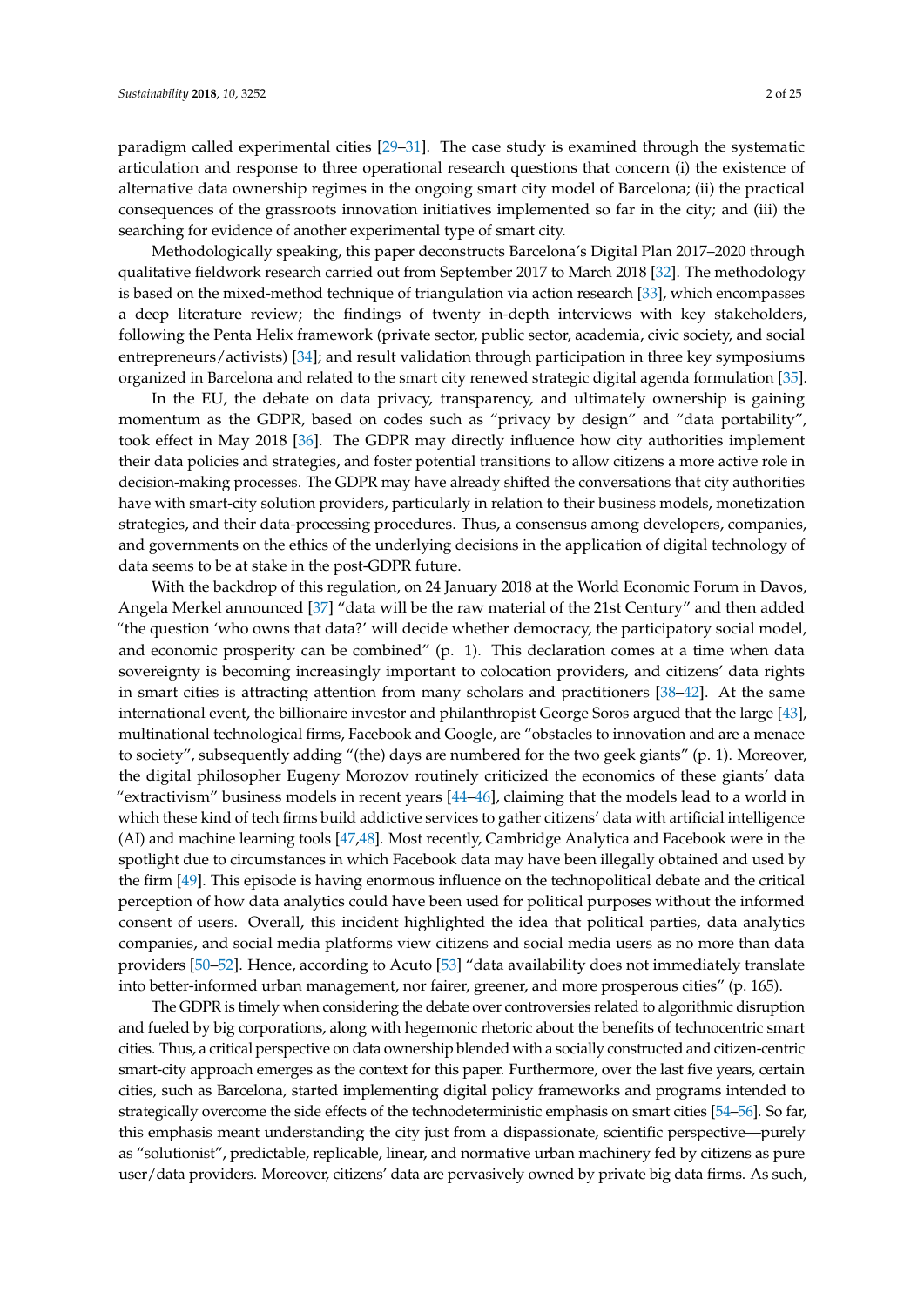it becomes a mechanical entity solely governed through the market logic stemming from the public–private partnership (PPP) scheme, and occasionally and slightly including stakeholders' engagement through helix strategies such as the Triple or Quadruple Helix [\[34\]](#page-19-7). By contrast, and consciously in response to this technodeterministic approach [\[57\]](#page-20-8), a critical and evolutionary transition known as experimental cities recently surfaced in cities such as Barcelona. It is characterized by initiatives encompassing (i) the awareness of the technopolitics of data for citizens [\[58\]](#page-20-9); (ii) potential alternative economics for city policies [\[39\]](#page-19-16); (iii) citizen engagement as a democratic practice [\[59](#page-20-10)[–62\]](#page-20-11); (iv) multi-stakeholder schemes as a pervasive governance logic [\[34\]](#page-19-7); and (v) living lab initiatives as sites devised to design, test, and learn from social and technical innovation in real time [\[29,](#page-19-3)[30,](#page-19-17)[63](#page-20-12)[–69\]](#page-20-13). This emergent amalgamation of initiatives surrounding the experimental urbanism trend regards urban transformations as inherently interdisciplinary, data-intensive, and embedded in place. However, it remains to be seen whether the top-down, hegemonic approach to the smart city is effective in transitioning to the new paradigm, which is characterized by considering (smart) citizens as decision-makers rather than data providers.

The term smart city, which became particularly hegemonic in the policy agendas of European cities, turns 26 this year. It was introduced in 1992, around the time of the historic Rio Earth Summit, and typing it into a search engine today generates more than 15 million results. Figures for the smart-city market over the last two decades are similarly impressive [\[70\]](#page-20-14). Persistence market research forecasts that global growth will balloon from its current \$622 billion valuation to \$3.48 trillion by 2026—a fivefold increase in only a single decade [\[71\]](#page-21-0).

However, according to Evans et al. [\[29\]](#page-19-3), while the hegemonic smart-city discourse has hitherto focused on "trialing technological solutions" in real cities and benefitting multinational corporations as urban actors (p. 3), the experimental cities approaches—embodied by grassroots movements, living labs, and co-operative platforms—consistently position local communities as the designers and proactive instigators of urban experiments [\[23](#page-18-13)[,25,](#page-19-1)[26](#page-19-18)[,30\]](#page-19-17). The smart city approach is being driven by market-based urban solutions and deconstructed from many angles after recently saturating policy agendas as a concept with very little reflexivity. In response, a new smart-citizen-centric paradigm is being tested in the experimental city. This real-world urban experiment matters because it produces "a different type of city by offering novel modes of engagement, governance, and politics that both challenge and complement conventional strategies such as on-going smart city strategies" [\[29\]](#page-19-3) (p. 9). Therefore, new techniques explored in the experimental city approach should rethink the smart city approach from the ground up [\[2](#page-18-14)[,72\]](#page-21-1). Reframing urban development to utilize the experimental city approach seems to shift the balance of power between stakeholders, empowering some while disempowering others, and enables new forms of co-produced knowledge by raising a fundamental academic debate around two normative questions in the smart city field inspired by Kitchin [\[73\]](#page-21-2): "First, for whom and for what purpose are smart cities being developed? Second, are the primary goals of smart cities about, or should they be about, (i) creating new markets and profit; (ii) facilitating state control and regulation; or (iii) improving quality of life while enhancing citizens' opportunities to participate in democracy?" (p. 7).

Hence, this paper systematically presents some key concepts. Table [1](#page-3-0) introduces literature sources and depicts an analytical framework for ten conceptual transitions from smart cities to experimental cities as follows: (i) (smart) citizens are considered decision-makers rather than users/data providers; (ii) data sovereignty replaces "extractive big" data; (iii) cities are viewed as open platforms rather than pure markets; (iv) firms owning personal data are responsive to public scrutiny; (v) stakeholder interdependencies stemming from the social innovation perspective are implemented through the Penta Helix scheme which expands on the Triple or Quadruple Helix scheme; (vi) PPP urban business models are complemented by experimental models through urban commons and urban co-operative platforms; (vii) scalability and replication are achieved by unpacking urban problems rather than "solutionism"; (viii) the sensor network is based on a citizen-sensing awareness rather than a pure internet of things (IoT); (ix) the system is based on living-lab niche experiments rather than electronic (e)-government systems; and (x) a causality logic based on emergence and complex adaptive systems is adopted rather than a linear and normative system.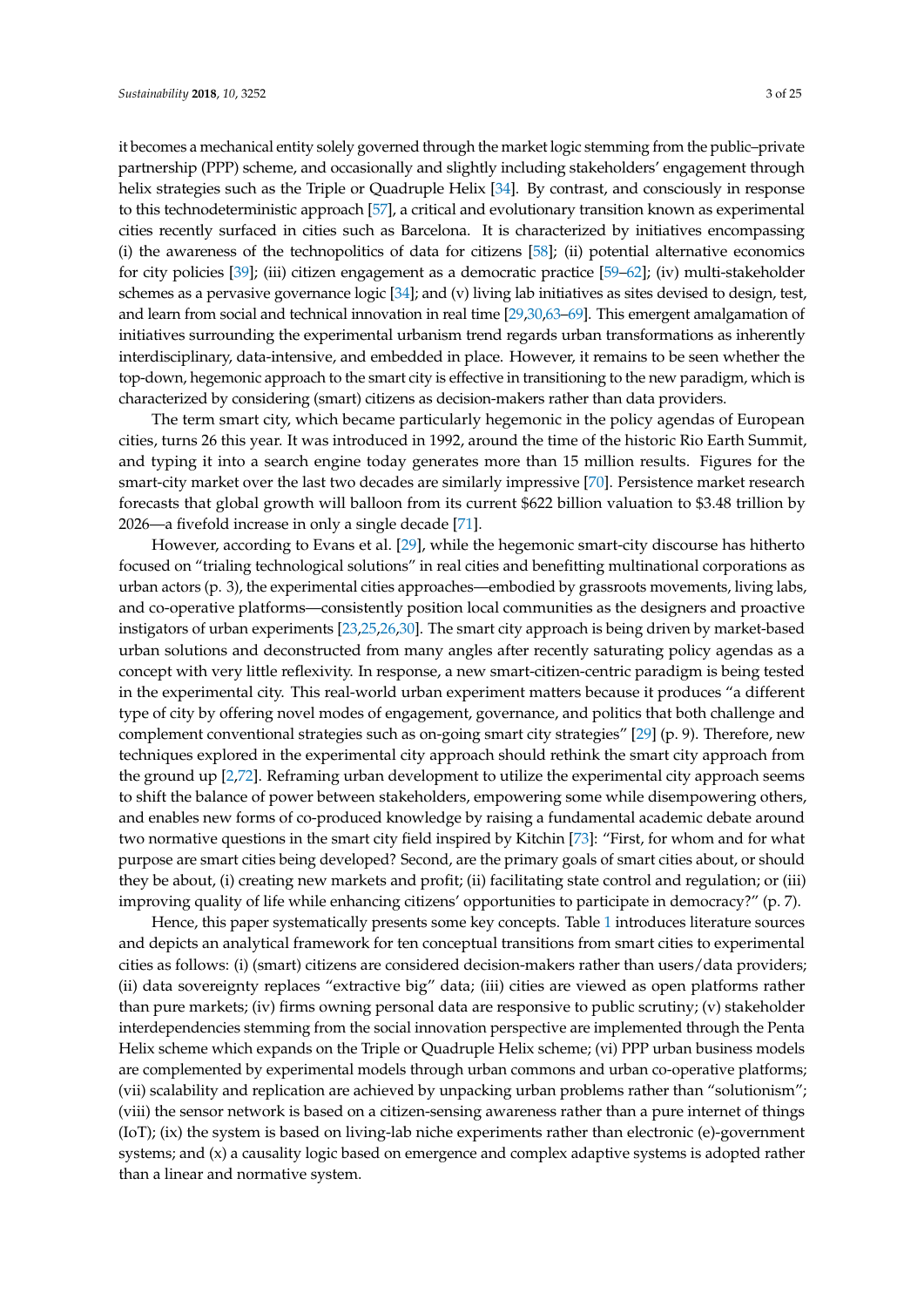|     | <b>Conceptual Transitions</b>            | <b>Smart Cities</b>        | <b>Experimental Cities</b>                     |
|-----|------------------------------------------|----------------------------|------------------------------------------------|
|     | (Smart) citizen $[62,74-80]$             | User/data provider         | Decision-maker                                 |
|     | Technopolitics of data [12,24,58,81-93]  | Big data                   | Data sovereignty                               |
| 3.  | Notion of the city [94]                  | As a market                | As a platform                                  |
| 4.  | Personal data ownership [41,42,49,95,96] | Owned by firms             | Publicly scrutinized                           |
| 5.  | Stakeholder helixes [34]                 | Triple or Quadruple Helix  | Penta Helix                                    |
| 6.  | Business models [97-103]                 | PPP                        | Urban commons and urban co-operative platforms |
|     | Scalability and replicability [22,104]   | Based on urban solutionism | Unpacking urban problems                       |
| 8.  | Algorithmic coding [105-110]             | IoT sensor networks        | Citizen-sensing                                |
| 9.  | Governance [30,63,65,68,69]              | E-government systems       | Living labs                                    |
| 10. | Causality [10,11,57]                     | Linear and normative       | Complex adaptive systems and emergence         |

<span id="page-3-0"></span>**Table 1.** Conceptual transitions from smart cities to experimental cities. PPP—public–private partnership; IoT—internet of things.

Since the GDPR recently took effect in the EU, the transition to data sovereignty inevitably sparked a debate regarding the role of citizens and their relationship with data in their own context. As such, two general questions frame this debate in relation to implementing the transition toward (smart)-citizen-centric, data-driven urban environments: (i) Can European cities build alternatives that put citizens back in the driver's seat as decision-makers rather than relegating them to the role of data provider? (ii) Should European cities focus on building decentralized infrastructures based on blockchain to prevent extractive data practices by large technological corporations, where these practices violate citizens' digital rights [\[111\]](#page-22-4)? In particular, the following three operational research questions about the examination of the transition of Barcelona from the smart city to the experimental city paradigm constitute the core strands of this paper [\[2,](#page-18-14)[38,](#page-19-11)[56,](#page-20-7)[58\]](#page-20-9):

- 1. What prospects exist for an alternative data ownership regime in the current smart-city model used in Barcelona?
- 2. What are the practical consequences of the grassroots innovation initiatives implemented in Barcelona for businesses, local governments, academia, civic society, and social entrepreneurs/activists?
- 3. Is another experimental type of smart city driven by co-operative service provision models based on social innovation possible in Barcelona? That is, does a "third way" exist between the state and the market that overcomes the PPP?

To respond to these three operational research questions, the paper is organized as follows: (i) the introduction addresses the conceptual transitions from smart cities to experimental cities; (ii) a literature review on the term "smart citizens"; (iii) the results of the paper elaborate on (smart) citizens as decision-makers; (iv) Barcelona's (smart) citizens' policy framework are deconstructed through its Digital Plan 2017–2020; and (v) conclusions are presented in response to each of the three operational research questions.

#### **2. Literature Review**

### *2.1. Conceptualizing (Smart) Citizens: A Systematic State of the Art*

Many attempts were made to conceptualize smart citizens. While a variety of researchers focused on contextually bound definitions, there seems to be a lack of agreement regarding the significance of smart citizens in practice [\[40,](#page-19-20)[62,](#page-20-11)[74](#page-21-3)[–77](#page-21-11)[,112](#page-22-5)[,113\]](#page-22-6). Expanding on prior works, some authors fiercely countered the technodeterministic and/or neoliberal smart city rhetoric from policymakers and technology vendors by pointing out the absence of benefits from citizen-centered smart cities [\[114](#page-22-7)[,115\]](#page-22-8), whereas others more recently took a constructive approach to consider and elaborate upon the alternatives offered by experimentalism [\[29](#page-19-3)[,64](#page-20-17)[,65](#page-20-15)[,116\]](#page-22-9).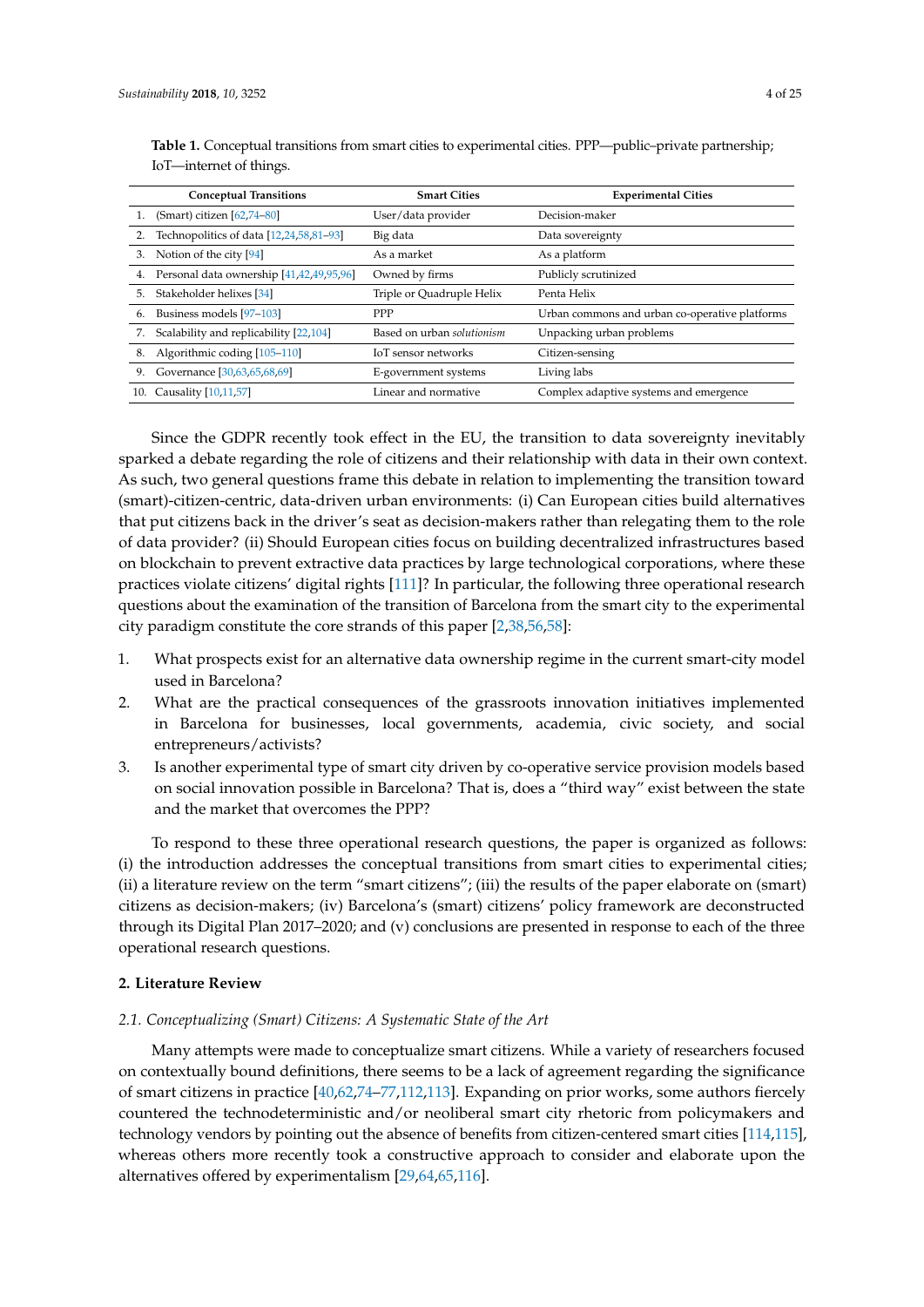Back in 1969, Arnstein's ladder—a widespread conceptual frame used to examine citizen participation in place-making and city governance—offered a valuable heuristic to start integrating the role of (smart) citizens in the city [\[117\]](#page-22-10). Arnstein detailed three forms (citizen power, tokenism, and non-participation) and seven levels of participation (citizen control, delegated power, partnership, placation, consultation, informing, choice, therapy and manipulation). This conceptual framework should strongly resonate in the current European context, where the citizen's data debate coincides with the significant weakening of citizens' right to privacy and information self-determination. Likewise, a 1969 paper might provoke a profound debate on the real meaning of participation and democracy after more than 30 years of neoliberalism [\[40\]](#page-19-20). Despite the glossy citizen-centric institutional discourse, the framework of that paper analytically enhanced the evidence-based analysis by presenting a wide range of participation levels at which smart citizens' representation and involvement may find many modalities for deliberation. These included not participating, only consuming, providing feedback, suggesting ideas, negotiating between stakeholders with conflicting visions, and leading ownership regimes. These findings are particularly relevant when cities become expanded laboratories—with special efforts to equip (smart) citizens with information and skills to enable access beyond merely supplying data. In this way, different, sustainable, prosperous, and livable urban futures can be tested in real-time [\[118\]](#page-22-11). Coletta et al. [\[82\]](#page-21-12) argue that "Singapore, Barcelona, Dublin, and San Francisco are (currently) but a few examples of cities undertaking experimental modes of development" (p. 8).

More recently, Ratti [\[38\]](#page-19-11) argued that municipalities in these timely transitional examples "are starting to understand the importance that citizens, in particular, should have a key role through 'bottom-up' dynamics" (p. 142). Therefore, instead of concentrating on the installation and control of hardware, the (smart) citizens approach highlights the importance of governments getting people enthusiastic about creating apps and exploiting data themselves. Thus, an understanding of this novel paradigm of data—which involves algorithmic analysis of unrelated datasets within presently under-examined situations and social interactions—exists in the recent literature. It suggesting that the notion of (smart) citizens should be associated with the idea that governments, regardless of governance scale, should act as data facilitators rather than as providers of services. This notion connects directly with the aim of this paper insofar as (smart) citizens interact (often unwittingly) with an increasing volume of data, encounter pervasive and unethical extractive data practices, face an increasing number of privacy issues, and remain unaware of the value of their data in terms of ownership; addressing these issues opens new avenues to engage citizens with government digital policy and strategic frameworks through specific initiatives and projects [\[119\]](#page-22-12).

Over the last few years, the idea of smart citizens profoundly influenced smart-city literature [\[40](#page-19-20)[,75](#page-21-13)[–80,](#page-21-4)[113\]](#page-22-6). In summary, scholars such as Cardullo and Kitchin [\[40\]](#page-19-20) interestingly argue that the concept of the smart citizen is often synonymous with "choice" in the market, with the following predominant roles: a "consumer" or "user"—who selects the services acquired from the marketplace of providers; "resident"—who can afford the exclusivity offered by a "smart district"; and "data provider"—who creates data through the use of smart-city technologies that companies can incorporate into products and extract value from. For instance, one study [\[40\]](#page-19-20) recently revealed that citizens in smart cities are "consistent with neoliberal citizenship and its emphasis on personal autonomy and consumer choice" (p. 12). This remarkable interpretation may lead us to reflect upon individuals performing certain roles and taking responsibility for opportunities in their private life (entrepreneurial self), and for the marketization and privatization of amenities and infrastructures. Despite citizen participation being potentially varied, it is frequently framed in a post-political fashion that provides feedback, participation, negotiation, and creation within an instrumental frame —rather than a normative or political one. That is to say, citizens are stimulated to assist in providing solutions to everyday issues, for example by producing an app, giving an opinion on a progress plan, or performing certain functions/responsibilities that do not contest or substitute the fundamental political rationalities affecting an issue or plan. Very often, citizens are empowered by devices that consider them as consumers or testers—people to be steered, controlled, and nudged to behave in certain ways—or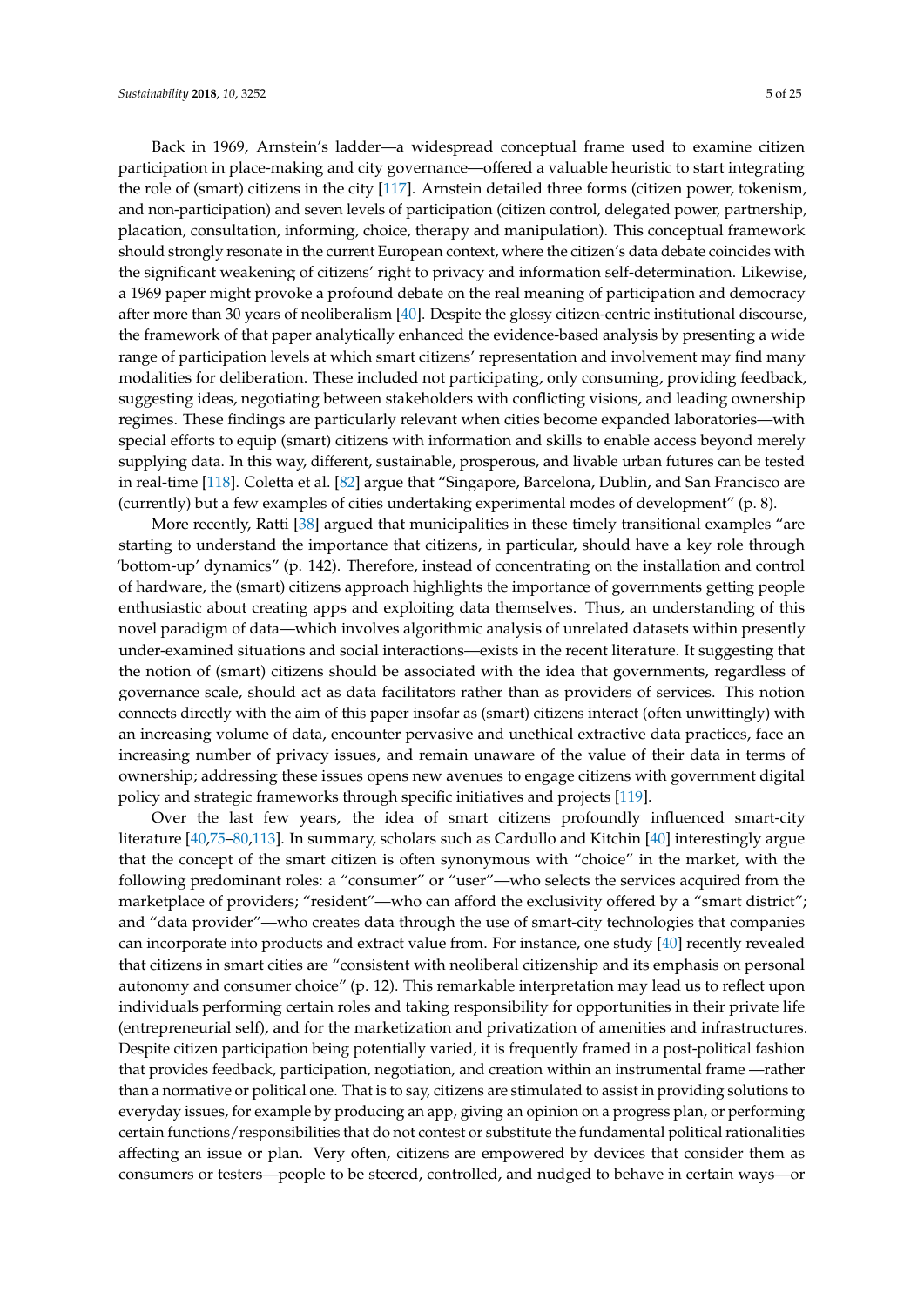as raw material for algorithms that can be turned into commodities—i.e., passive data providers. In other words [\[40\]](#page-19-20), citizens in the smart city act within the constraints of predictable and acceptable patterns "rather than transgressing or resisting social and political norms" or simply becoming active decision-makers (p. 12).

Recent literature on smart citizens reached broad consensus that technological solutions are often proposed under the sponsorship of the smart city buzzword, while neither considering citizens' needs nor socio-technical misalignment between mechanical urban solutions and the citizens' decision-making processes [\[56](#page-20-7)[,120](#page-22-13)[,121\]](#page-22-14). Moreover, the literature review of recent reports published by the European Commission, analyzing the implementation of a wide range of H2020 lighthouse projects and covering developments on smart citizens, illustrates that smart-city initiatives only foster limited forms of citizen engagement and citizen power [\[20–](#page-18-11)[22](#page-18-12)[,104\]](#page-22-1). Although some European cities are allegedly being used as experimental testbeds or living laboratories for super-connected, technologically mediated smart districts, they must continue providing common resources and benefits to all citizens. Thus, the expectations that (smart) citizens participate in these experimental laboratories should be grounded in a much more politically active discourse of rights and urban commons [\[102\]](#page-22-15). In other words, is it possible to reassemble the driving ethos for smart cities beyond a market rooted in data ownership?

#### *2.2. Deciphering the Case Study of Barcelona: (Smart) Citizenship at Stake in European Cities*

Hence, (smart) citizenship appears to be at stake. In response, European smart cities such as Barcelona [\[122\]](#page-22-16) and Amsterdam [\[123\]](#page-22-17) (Barcelona's partner city in EU project Decode) are leading an alternative movement by following experimental city policy framework practices that rely on democratic data ownership regimes establishing municipal data offices, grassroots innovation, and co-operative service provision models [\[29](#page-19-3)[,63](#page-20-12)[–65,](#page-20-15)[124,](#page-22-18)[125\]](#page-22-19). These cities are implementing pervasive transitions to cope with the disruption to the technopolitics of data, and address concerns that include privacy, literacy, awareness, and ownership issues while empowering local communities to avoid the side effects of the predatory sharing economy and extractive practices [\[2,](#page-18-14)[126\]](#page-22-20).

According to Cardullo and Kitchin [\[40\]](#page-19-20), Barcelona "is presently attempting to formulate and implement a different vision of a smart city and smart citizenship" (p. 13). While under a right-wing and neoliberal government in the early 2010s, the city became an iconic smart city through its abundant initiatives and self-promotion events within the program "Smart City Barcelona" [\[127\]](#page-22-21). However, since the May 2015 election of Ada Colau—the new mayor, representing the left-wing, green, social movement coalition—Barcelona gradually experimented with its vision and policy framework via the Digital Plan 2017–2020, deployed as "Barcelona Ciutat Digital: A Roadmap Toward Technological Sovereignty" [\[32](#page-19-5)[,128\]](#page-23-0). In October 2016, the new vision for Barcelona was fixed as an "open, fair, circular, and democratic city" with a special emphasis on its mission to promote citizens' data ownership and technological sovereignty. This was a conscious strategy to overcome the excesses of data extractivism [\[35\]](#page-19-8). Since then, the Barcelona City Council implemented a new policy framework entitled the Barcelona Data Commons program [\[6\]](#page-18-4), which parallels an EU-funded experimental project titled Decode [\[129](#page-23-1)[,130\]](#page-23-2). The latter project functioned as a testbed and flagship project to repoliticize the smart city and shift its creation and control toward grassroots, civic movements, and social innovation, and away from private interests and the state [\[131](#page-23-3)[–133\]](#page-23-4). As an amalgamation of strategic initiatives, the policy framework established under the Barcelona City Council Digital Plan 2017–2020 is analyzed in the fourth section of this paper.

Based on this new shift, Barcelona is currently explicitly branding itself as an inclusive, democratic, and participative smart city by promoting accordingly [\[1](#page-18-0)[,134](#page-23-5)[,135\]](#page-23-6): "If you would rather have smart citizens than smart cities . . . BITS, 'Barcelona Initiative for Technological Sovereignty', will be in your interest" [\[35\]](#page-19-8) (p. 1). Likewise, in Amsterdam, those advocating for smart citizens suggest that (smart) citizens should be guided by the following principles [\[78](#page-21-14)[,84](#page-21-15)[,121](#page-22-14)[,123\]](#page-22-17): take responsibility for the environment they live and work in, and the places they like; value access over ownership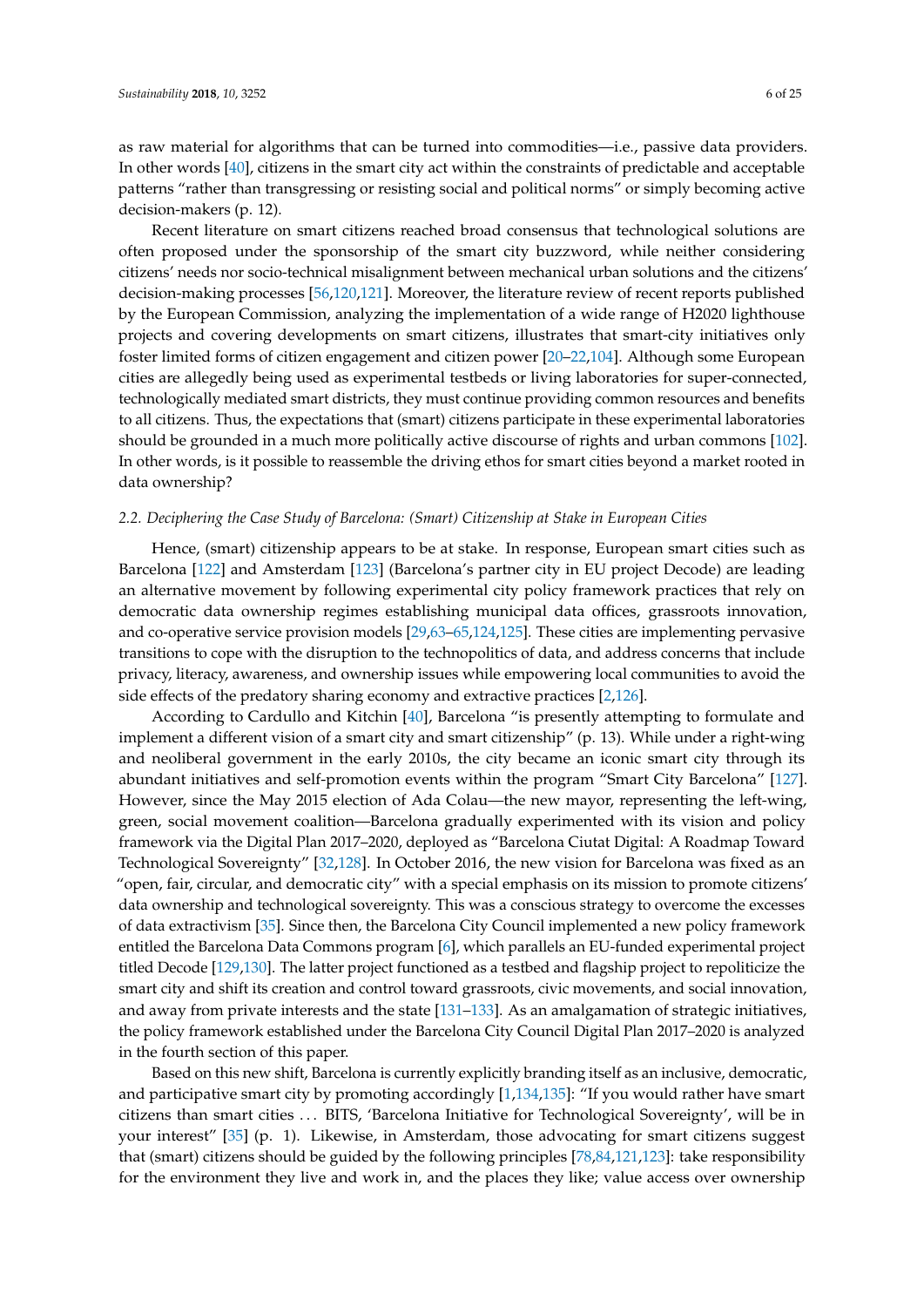and involvement over power; ask for tolerance, not authorization; ethical algorithms rather than extractive algorithms; and offer assistance to less technologically savvy individuals. This set of ethics underlies the notion of a still-limited consideration of the interconnections between hard and soft smart infrastructures, as well as those between political, institutional, economic, and social systems on the metropolitan and regional scales. Moreover, this new paradigm advocates the significance of overcoming the often-failed smart-city-in-a-box strategy, by keeping the loop with the various stakeholders.

By examining the Digital Plan 2017–2020 of Barcelona [\[32\]](#page-19-5), in particular, it is evident that the notion of the commons extensively influenced the three experimental strategies of Barcelona's renewed smart city plan that were put into effect since September 2016 [\[136](#page-23-7)[–138\]](#page-23-8). Three main strategic components were identified as experimental strategies during the fieldwork research (and are explained in greater detail in the next section): (i) a data commons through three strategic initiatives; (ii) local democracy through two intertwined grassroots innovation initiatives; and (iii) political economic co-operative platforms in relation to three initiatives built around Digital Social Innovation, Barcelona Urban Commons, and a "social economy" municipal framework. Thus, this plan may open a new path for action in Barcelona based on Ostrom's prominent thinking on the commons [\[4](#page-18-2)[,98](#page-21-16)[,99,](#page-21-17)[102\]](#page-22-15). For example, one of the strategic initiatives, entitled Data Commons Barcelona [\[1](#page-18-0)[,6\]](#page-18-4), is defined as "a shared resource that enables citizens to contribute, access, and use the data—for instance about air quality, mobility, or health—as a common good, without intellectual property rights restrictions" (p. 1), which clearly resonates with Ostrom's assertion that nonprofit and voluntary actions should govern the collective resources that many citizens use as data (including free software, Wikipedia, and Open Street Map). However, as Hardin warned [\[100\]](#page-22-22), the "tragedy of the commons" could occur when data extractive practices conquer the urban metabolism. A notion of the commons, recently updated by Bollier, argues that historically embedded individualization procedures gradually shape the communal settings such that they require experimental interventions as a corrective [\[136\]](#page-23-7).

In a bold attempt to transition from a smart city to an experimental city, conceptual explorations around the commons are likely to influence a more profound examination of the technopolitics of data. Thus, because this paper emphasizes the active role of (smart) citizenship; the conception of the commons should be encompassed in the narrative, because the rhetoric of the hegemonic smart city is uniquely based on the idea of PPPs [\[139\]](#page-23-9). Bollier suggests that cities are at an intersection insofar as (smart) citizens could use the ideas of the commons to retain control of the services that matter to them and safeguard the functions of these services for the people of the city, and not only for businesses or bureaucracy. However, the idea of the commons could also be argued to be rather abstract with regards to policy implementation.

One possible solution to the issues above is offered by the hypothesis of this paper: the notion of (smart) citizens as decision-makers is being explicitly included in the policy formulation of Barcelona by addressing the three main operational research questions of this paper. The fieldwork research process identified three experimental strategies that directly relate to the debate on the implications of the GDPR for citizens and on the governance structures required to critically tailor the technopolitics of these data:

- Alternative data ownership alternative regime initiatives;
- Grassroots innovation initiatives;
- Co-operative service provision models, such as urban co-operative platforms [\[97\]](#page-21-10), living-lab initiatives [\[67](#page-20-18)[,68](#page-20-16)[,140\]](#page-23-10), and proactive social economy policy frameworks.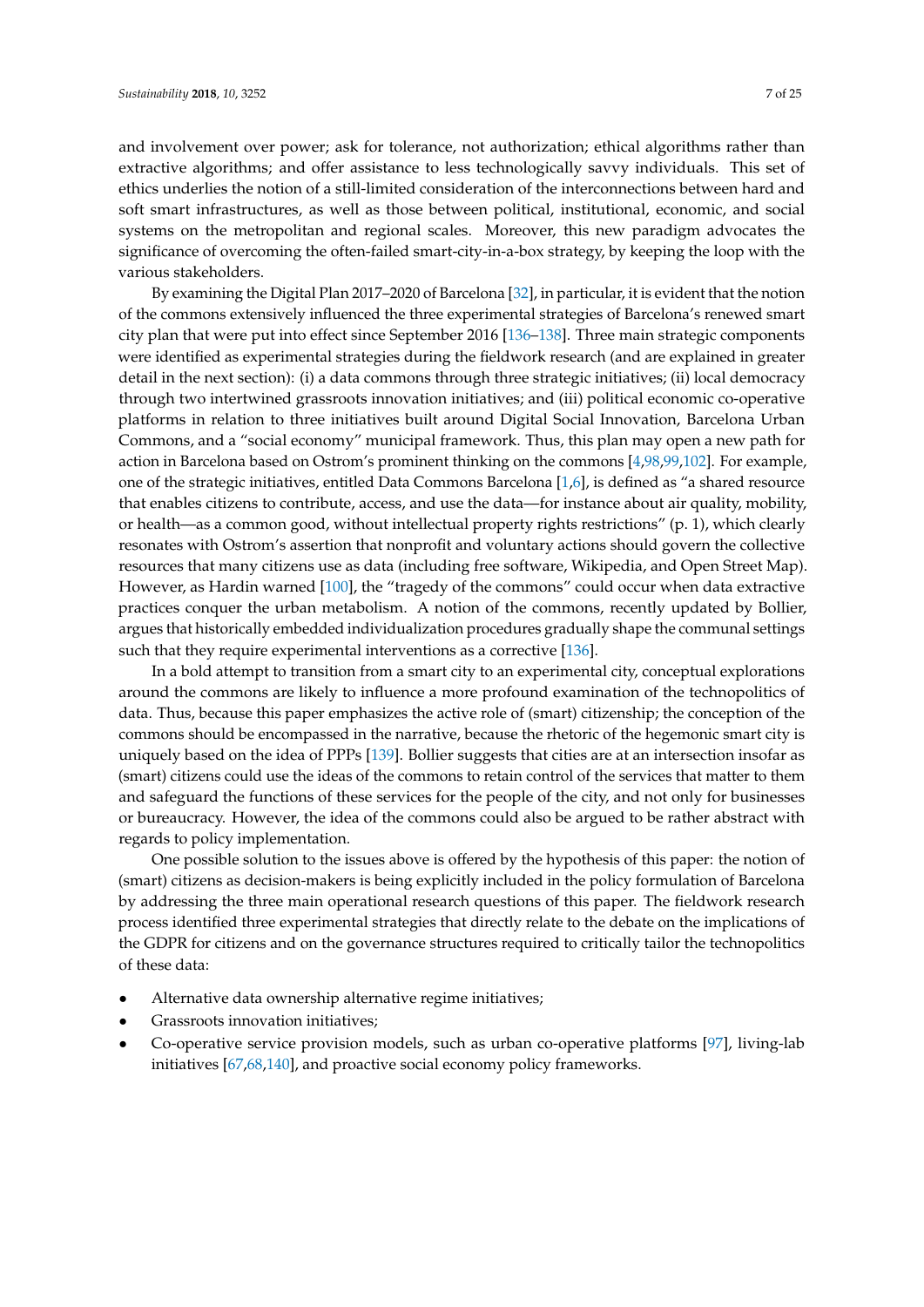Ultimately, this paper aims to examine whether the rhetoric of the experimental city is followed by an evidence-based impact in the case of Barcelona. The exact definition of more citizen-centered approaches is often left unstated; therefore, this paper aims to unravel the meaning from the Barcelona case to provide evidence-based insights into the city's experimental strategies. Within the scope of some approaches to experimental cities, the extent to which citizens play a more active role as co-producers rather than as mere data providers remains to be seen, although the technopolitics of data (i.e., ownership and governance) is an under-explored area of research [\[85,](#page-21-18)[86\]](#page-21-19).

After a rigorous literature review covering the case of Barcelona and its transition from the "Smart City Barcelona" strategic period in 2011–2014, led by former mayor Xavier Trias [\[141–](#page-23-11)[143\]](#page-23-12), to the current "Barcelona Data Commons" strategic period led by current mayor, Ada Colau, [\[58,](#page-20-9)[79,](#page-21-20)[80,](#page-21-4)[127](#page-22-21)[,134](#page-23-5)[,135](#page-23-6)[,144–](#page-23-13)[147\]](#page-23-14), this paper offers the hypothesis that the existing smart city cannot simply be reduced to the economic trade-off of the data it generates through partnerships with powerful public and private actors [\[139\]](#page-23-9). A key element of this shift in discourse is the need to embrace a multi-stakeholder approach by broadening the representation of social actors in decision-making processes in order to overcome the new religion of data. Coined "dataism" by Harari [\[87\]](#page-21-21), over-reliance on data is understood as a logic oversimplifying a city's metabolism as a mere assemblage or system of data and algorithms [\[12](#page-18-15)[,16](#page-18-17)[,44](#page-19-14)[,88](#page-21-22)[,92](#page-21-23)[,93,](#page-21-6)[148,](#page-23-15)[149\]](#page-23-16), rather than an ecosystem of citizens [\[116\]](#page-22-9).

# **3. Results: Technopolitics of Data for (Smart) Citizens as Decision-Makers Rather Than Data Providers**

According to the research firm Gartner [\[150\]](#page-23-17), 8.4 billion devices worldwide were connected to the internet by the end of 2017, and 20.4 billion are expected by 2020. However, as previous sections in this paper highlight, some hesitation persists at the center of the dataism discussion (see the article by Harari [\[87\]](#page-21-21)). Thus, what are the real consequences of the big data for (smart) citizens? In response to this open question, Shilton [\[89\]](#page-21-24) argued that "uncertainties about how to use increasingly large sets of personal data are at the center of social debates about the virtues of big data". She continues "Not all 'big data' are data about people, but data about people inspire much of the hope and anxiety bound up in discussions of the term" (p. 21). Thus, who controls not only data collection, analysis, storage, and usage, but ultimately ownership? Table [2,](#page-8-0) inspired by Shilton's contribution, was elaborated to enhance the key parameters of the technopolitics of data related to the degree of citizen participation in today's cities. The interpretation by Shilton is complemented in that it can be assumed that users with high participation—smart citizens—would be able to control the reuse of their own data. This assumption is a reaction to the fast development of the data extractivist practices by which (smart) citizens should not only be involved in participation processes, but also gain the knowledge to engage autonomously in the data collection processes. It may offer to bridge the gap to implementing data sovereignty, ownership, and commons policy schemes (as the case study of Barcelona depicts).

Concerning updated sources of data collection, storage, use, and ownership, the major obstacles to fostering a people-centered design of data are found in the acquisition, shareability, licensing, and knowledge boundaries of the obtained data. Thus, the requirement to consider individuals not only as citizens deliberating on their material conditions, but also as consumers agreeing and disagreeing to the specific terms of a provision should be taken further by advocating for a more human-centered perspective to the smart city—one that fosters interplay and interdependencies among multiple stakeholders.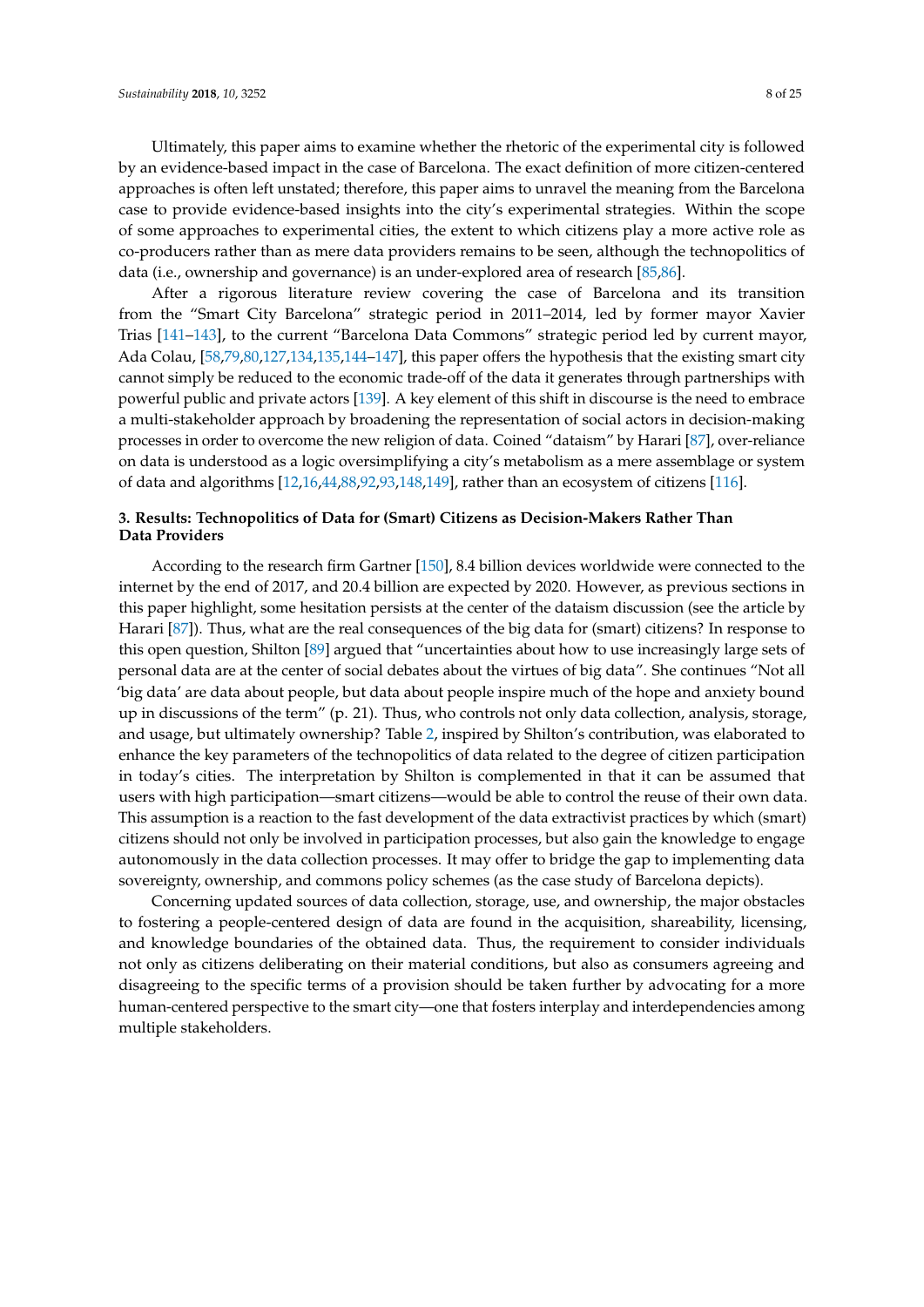| Citizen Participation in the<br><b>Technopolitics of Data</b> | Collection                                                               | Analysis                                                               | <b>Storage</b>                                          | Reuse                                         | Ownership                                                                              |
|---------------------------------------------------------------|--------------------------------------------------------------------------|------------------------------------------------------------------------|---------------------------------------------------------|-----------------------------------------------|----------------------------------------------------------------------------------------|
| High participation                                            | Subjects own or control<br>devices; data collection<br>can be customized | Raw data accessible:<br>subjects can conduct<br>their own analyses     | Data stored on<br>local devices                         | Individuals<br>control reuse                  | Individuals own their<br>data and customize their<br>data policy                       |
| Low participation                                             | Subjects aware of<br>devices: data collection<br>can be avoided          | Subjects can see<br>visualizations or<br>analysis of their data        | Data in cloud<br>storage with<br>options for deletion   | Reuse is<br>restricted to<br>aggregated forms | Data collectors use<br>contracts to obtain<br>citizens' consent over<br>their own data |
| Little to no participation                                    | Subjects unaware of<br>devices; data collection<br>cannot be avoided     | Subjects are<br>evaluated or<br>categorized without<br>their knowledge | Data in cloud<br>storage with no<br>option for deletion | Data collectors<br>share or sell data         | Data collectors own<br>citizens' data                                                  |

<span id="page-8-0"></span>**Table 2.** Citizen participation in the technopolitics of data collection, analysis, storage, reuse, and ownership. Based on Reference [\[89\]](#page-21-24) (p. 26).

Habermas opposed technocratic and democratic smartness, enabling the generalization of the smart-citizen category [\[151\]](#page-23-18). Traditional notions of the smart city put individual privacy at risk, and thus, citizen interaction, involvement, engagement, participation, and deliberation are the focus of the debate on the technopolitics of data. Yet, how should we address the distrust, apathy, and open indignation that turned progressively pervasive in political attitudes? Misalignments between algorithmic computation and the social desires of citizens in data generation and ownership constitute a collective challenge facing us today: Will data-driven cities and devices continue to serve citizens or vice versa [\[54,](#page-20-6)[90\]](#page-21-25)? Is computation replacing conscious thought? Are we thinking increasingly like a machine, or are we not even thinking at all? In response to these questions, different forms of engagement on the part of (smart) citizens can be discussed in relation to the technopolitics of data and the algorithmic disruption [\[10](#page-18-7)[,11\]](#page-18-16). Morozov argued that key questions [\[44\]](#page-19-14), such as "who implements data?" and "what kinds of data do technological solutions smuggle through the back door?" (p. 1) remain unanswered despite the plethora of technological solutions to social problems. Policy discussions highlight how seemingly simple calls for open data strategies actually challenge existing legal norms and have potentially profound implications for users down the line. For instance, liability risks might be passed to the end user of open data, but what if the end users cannot bear those risks? If the IoT generates continuous monitoring and commonly individualized data, how do we theorize, regulate, and make visible the ethical choices that emerge around the legal liability surrounding the ownership of data [\[18](#page-18-9)[,152\]](#page-23-19)? Ownership of data promises to deliver significant personal and public benefits if city authorities start reconceiving data as a new type of common good. According to the Barcelona city authorities, (smart) citizens' data can generate public value by protecting citizens' "technological sovereignty" as a whole [\[1\]](#page-18-0).

Hence, citizens' personal data are a fundamental part of their urban experience, and their digital rights should be based on a logic of solidarity, social co-operation, and collective rights to the city [\[148\]](#page-23-15). Why, then, do we not naturally consider (smart) citizens as pure decision-makers rather than simply passive data providers? Despite the willingness to pursue sustainable futures that are more democratic than technocratic futures, strong inertia obstructs this alternative path. If the government offers greater data accessibility, better public services will be delivered [\[1,](#page-18-0)[59,](#page-20-10)[91\]](#page-21-26). Thus, alternative policy paths explore city government policies that could require large corporations to share data collected from their users to preserve full digital rights for citizens by developing decentralized, privacy-enhancing alternative data infrastructures based on blockchain and attribute-based cryptography [\[111,](#page-22-4)[125\]](#page-22-19). In fact, the current round of urban experimentation differs from previous incarnations [\[29\]](#page-19-3), indicating a "specific type of governance fix for a neoliberal system that is struggling to move toward more sustainable forms of urban development" (p. 10). In Barcelona, this ongoing experimentalism addresses new business and social models that also demand previously accepted legal frames and procurement regimes be revisited. According to Francesca Bria, the Chief Technology Officer (CTO) of Barcelona [\[38\]](#page-19-11), the technopolitics of data in Barcelona are articulated in response to an explicit strategy to "disrupt these data accumulation, making data available across vertical silos experimenting with decentralized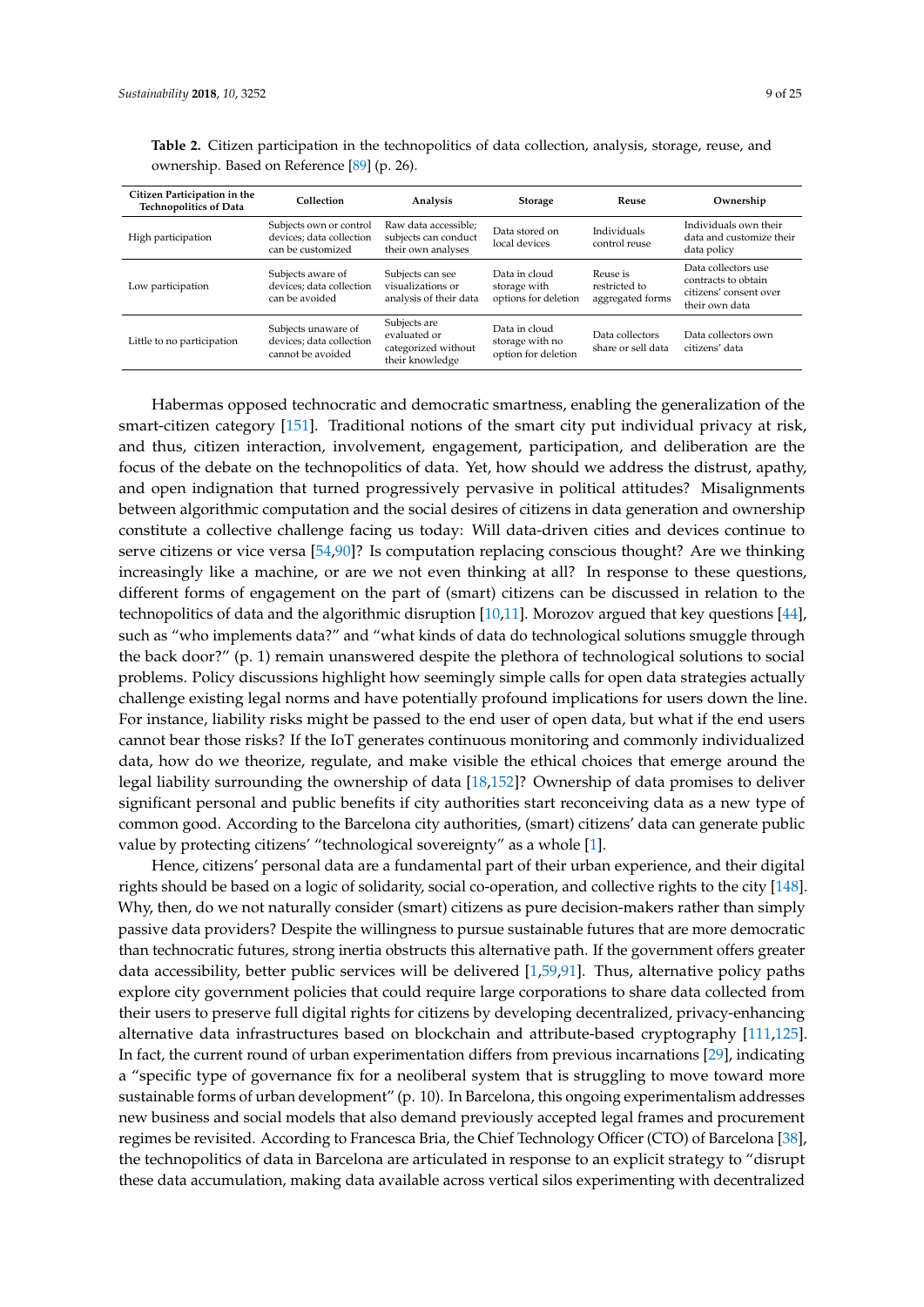data infrastructures through distributed ledgers such as blockchain, and proposing new frameworks and business models that reward and incentivize openness, enabling data discovery, transactions, and secure data sharing" (p. 145). This citizen-centric approach to the technopolitical policy scheme of Barcelona is called Barcelona Data Commons [\[6\]](#page-18-4); it is influenced by the experimental EU-funded project Decode [\[129\]](#page-23-1), which is centered around strategic initiatives regarding technological sovereignty and data transparency.

This section underlines how data-driven and algorithmic issues open up novel challenges for implementing policy in cities all over the world. In terms of the ethical, institutional, and political dimensions of the ownership of data, urban experiments—Barcelona in particular—are gaining traction as a strategy to stimulate alternatives and steer change [\[124\]](#page-22-18), as suggested by the Digital Plan 2017–2020. The idea of experimentation feeds on the appealing notions of innovation and creativity (both individual and collective) while also shifting the focus of sustainability from distant targets and government policies to concrete and feasible actions that can be undertaken by a wide variety of urban stakeholders in particular locations. The ability of urban experiments to be radical in ambition while limited in geographical scope underpins a challenging debate in both the policy and academic domains with respect to the potential for such experiments to initiate genuine transformation. Are these experiments simply extensions of business as usual, spatially limited, and captured by a familiar cast of dominant interests? Or, can they engender genuine alternatives and stimulate profound transformation?

Thus, the next section examines the case of Barcelona in depth by deconstructing the Digital Plan 2017–2020. I analyze the promises and hazards of experimentation as an alternative mode of urban governance that moves beyond the structural mistakes of the so-called smart city, which is the dominant mode thus far [\[30](#page-19-17)[,57\]](#page-20-8). The section is divided into three subsections that examine the three experimental strategies of Barcelona's Digital Plan through an analysis of fieldwork material: policy documents, interviews, and symposiums (Appendix [A\)](#page-17-0). The first subsection examines the first operational research question presented in the introduction, situating (smart) citizens within the context of the data ownership and technological sovereignty experimental strategy; three initiatives illustrate the ways in which experimentation is occurring within Barcelona. In the second subsection, I investigate the experimental strategy of grassroots innovation in response to the paper's second operational research question; two intertwined initiatives are presented to allow dissection of the practical consequences for stakeholders (interviewed following the Penta Helix framework). In the third subsection, the paper explores the extent to which considering decision-makers could achieve a potential ecosystem of co-operative service provision models as alternatives to capital-based forms of business.

# **4. Methodology and Discussion: Deconstructing Barcelona's (Smart) Citizens' Digital Policy Framework Case Study**

According to the Barcelona City Council's Digital Plan 2017–2020 [\[32\]](#page-19-5), "in September 2016, Barcelona City Council embarked on an important digital transformation process, announcing that public services must be provided through digital channels from the outset, following new guidelines oriented toward citizens and the use of open standards and open-source software, and in accordance with an ethical data strategy that puts privacy, transparency and digital rights at the forefront" (p. 3). The smart-citizen concept at the core of this strategic formulation suggests that cities should implement new legal, economic, and governance schemes to nurture collaborative behaviors from citizens to contribute to the digital commons, including commons involving personal data. It is not yet clear the extent to which this move in strategic formulation is merely lip service to the critics of the term smart city versus an initiative that will actually lead to implementing real consideration of (smart) citizens. Thus, this section aims to provide empirical evidence-based insights to scrutinize the nature and intensity of this transition via the three operational research questions.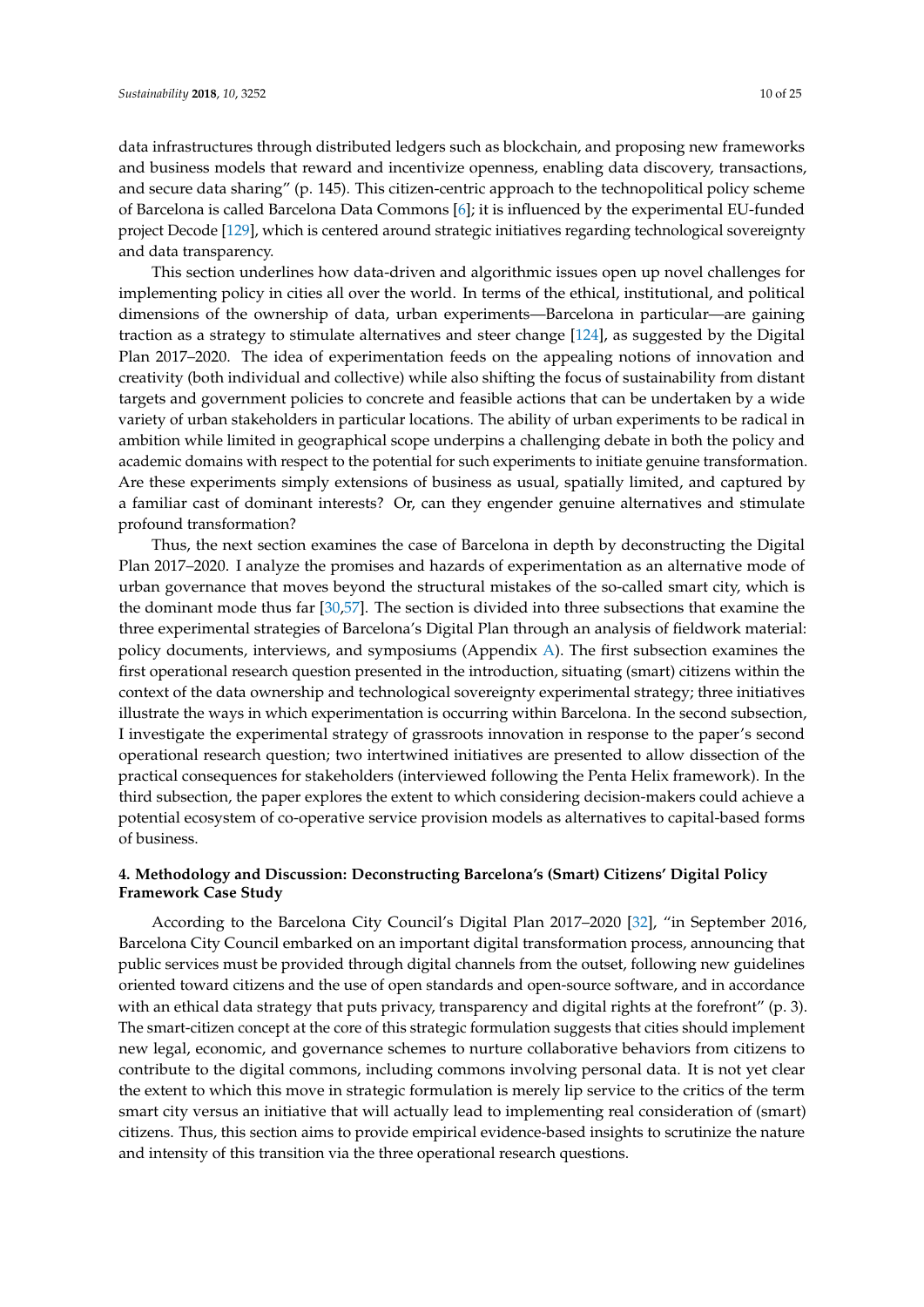To begin, the Barcelona case study will deconstruct the Digital Plan 2017–2020 by applying three methodological techniques based on triangulation. Case study research, as defined by Yin [\[153\]](#page-23-20), was identified as the most effective form of mixed-method research. Firstly, an analysis of its most recent policy documents related to the three experimental strategies was identified in the Digital Plan 2017–2020. Secondly, a qualitative study of twenty semi-structured interviews was conducted in Barcelona from September 2017 to March 2018. The interviewees were identified following the Penta Helix multi-stakeholders' framework and included representatives from each helix (see Figure [1\)](#page-10-0) [\[34\]](#page-19-7). The purpose of the interview study was to validate the mixed-method action-research process with a broad representation of opinions and evidence. Finally, to reinforce the mixed-method process which even representation or opinions and evidence. Finally, to relate the mixed-method technique of triangulation via action research [\[33\]](#page-19-6), the author participated in three symposiums directly related to the smart-city strategic formulation in Barcelona during the fieldwork timeframe (September 2017–March 2018): (i) the celebration of the Smart City Expo World Congress 2017; (ii) the ESADE Business School Smart Cities and Data Speaker Series; and (iii) a presentation of the Barcelona Data Commons program in January 2018 (see Appendix [A\)](#page-17-0). nature and intensity of this transition via the three operational research questions. triangulation via action research [33], the author participated in three symposiums directly related to

<span id="page-10-0"></span>

**Figure 1.** Penta Helix multi-stakeholders' framework [34]. **Figure 1.** Penta Helix multi-stakeholders' framework [\[34\]](#page-19-7).

The case of Barcelona was selected using a theoretical sampling approach. With slightly more than 3.2 million citizens in the metropolitan area, the city of Barcelona falls into the category of urban areas experiencing a deep transition connected to the dynamic devolution debate and vibrant bottom-up initiatives. Furthermore, its success in the smart-cities field makes the analysis of its strategic transition an ideal sample for this study; this assertion is easily demonstrated by considering the multiple smart-city awards Barcelona received, in addition to its geographical location [\[20\]](#page-18-11).

Barcelona's smart-city strategy experienced two distinct periods. In 2011, the mayor, Xavier Trias, and his municipal administration decided to transform Barcelona into a smart city through an approach slightly biased toward top-down management and with a focus on technological capacity. However, since Ada Colau's election as mayor in May 2015, the strategy reached a clear turning point. In October 2016, the publication of "Barcelona Ciutat Digital: A Roadmap Toward Technological Sovereignty" kicked off the implementation of the new smart-citizen policy framework disseminated through the Barcelona Initiative for Technological Sovereignty (BITS) by Commissioner Francesca Bria [\[1,](#page-18-0)[35,](#page-19-8)[128\]](#page-23-0).

In the extensive evaluation of the literature discussing Barcelona, considerable consensus can be found regarding the strategic shift in the smart-city pathway [\[38,](#page-19-11)[58,](#page-20-9)[79,](#page-21-20)[80,](#page-21-4)[122](#page-22-16)[,127](#page-22-21)[,134](#page-23-5)[,135](#page-23-6)[,141–](#page-23-11)[147\]](#page-23-14). Firstly, during the 2011–2014 period and based on the corporative technocratic vendor push,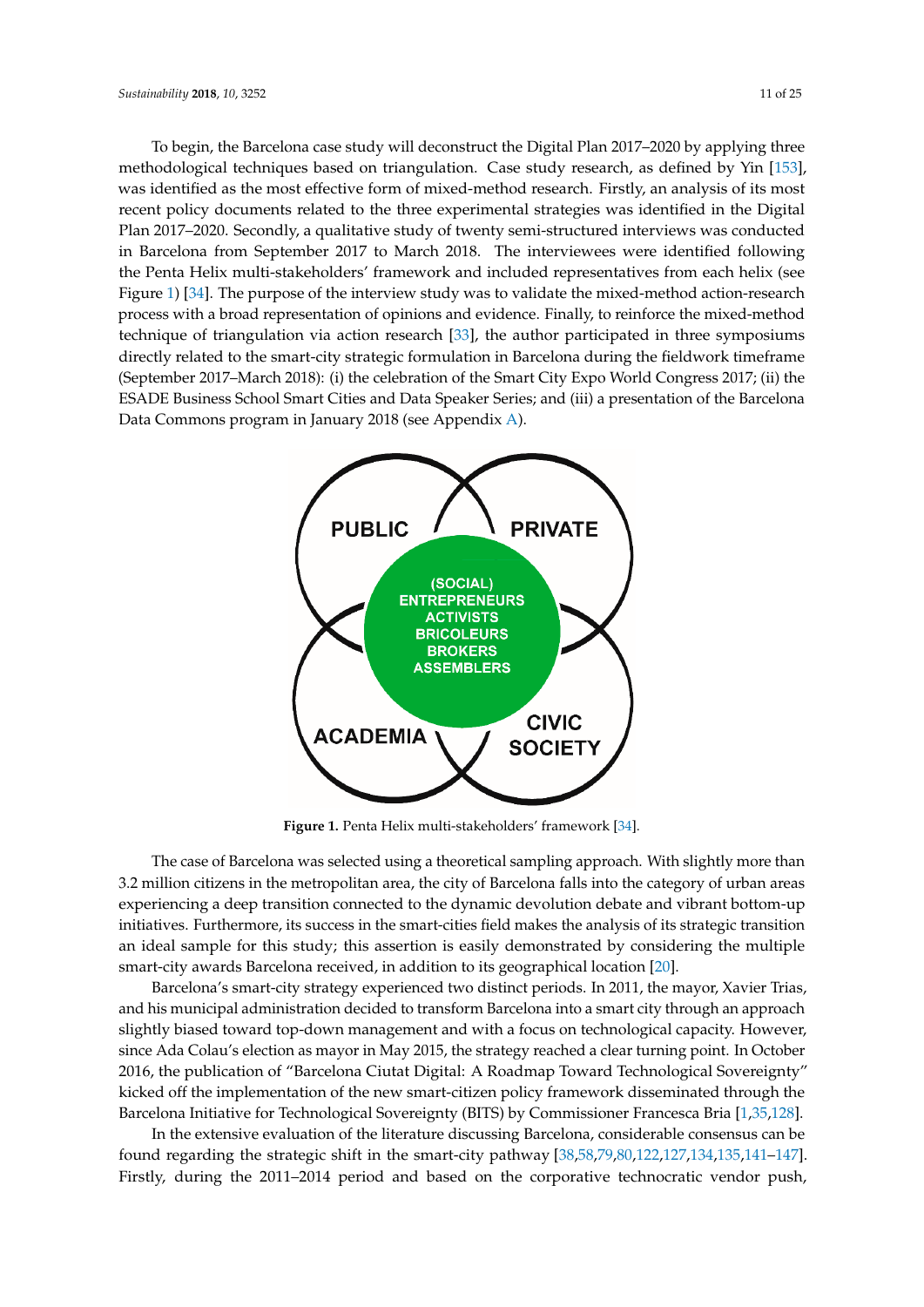the Barcelona Smart City strategy was driven more by deliberate components than by emergent and experimental components. Secondly, the current transition, called Technological Sovereignty, gained momentum. Almirall et al. [\[38\]](#page-19-11) highlight "tensions in smart cities regarding efforts in the provision of services" during the current period (p. 152), while Bakici et al. [\[141\]](#page-23-11) identify five components (smart districts, living-lab initiatives, infrastructures, new services for the citizen, and open data) that are clearly being updated with the recent launch of the City Data Analytics Office. Overall, this period is characterized by a critical and proactive social context formed through transversal initiatives that merge distinct municipal datasets.

<span id="page-11-0"></span>Regarding the political economy resulting from the increasing influence of grassroots initiatives on the city, Eizaguirre and Parés [\[144\]](#page-23-13), and Degen and García [\[142\]](#page-23-21) studied several neighborhoods in Barcelona. They found great significance in the role of collective leadership practices, creative social strategies, and political dissent in the founding and the social impact of local initiatives. Likewise, Almirall and Wareham [\[68\]](#page-20-16), Gascó-Hernandez [\[143\]](#page-23-12), and Timeus and Gascó [\[147\]](#page-23-14) examined the degree of efficiency in living labs in Barcelona at different periods [\[63,](#page-20-12)[65,](#page-20-15)[67,](#page-20-18)[94,](#page-21-7)[140\]](#page-23-10). Although the findings are primarily related to public and private organizations, they suggest that it may be worth exploring the contribution of living labs as intermediaries that mediate between multiple stakeholders in highly political environments such as Barcelona [\[34\]](#page-19-7).

For several authors, the changing urban governance model over the two periods became the most important factor in Barcelona. At the time of the switch between the two institutional periods, Capdevilla and Zarlenga suggested a combined approach by merging top-down and bottom-up dynamics [\[79\]](#page-21-20). This approach is already included in the political agenda of the current smart-city strategy, despite the problematic so-called smart contradictions noted by March and Ribera-Fumaz [\[127\]](#page-22-21): "it is unclear now how interests of citizens are to be made compatible with the interests of private capital and of the urban political elites in Barcelona" (p. 825). Their underlying critique relies on the idea that there is little exploration of the inner contradictions in how smart interventions are inserted into a wider political economy of urban transformation. As such, in this section, I pay special attention to the central role (smart) citizens hypothetically play in the collective production and administration of the city, by identifying three experimental strategies included in the Digital Plan 2017–2020.

## *4.1. Establishing the Data Commons Barcelona Program, Launching the City Data Analytics Office, and Experimenting with Decode—the EU's Scientific Flagship*

My fieldwork revealed that the data ownership and technological sovereignty experimental strategies comprise three intertwined initiatives [\[32\]](#page-19-5).

The first initiative, Data Commons Barcelona, focuses on ethical data ownership and technological sovereignty principles achieved by opening the public procurement process, and ensuring that 70% of investments in new software development go toward free and open-source software in municipal systems. Barcelona is attempting to include small and medium-sized enterprises (SMEs) in the public procurement process, generating a virtuous cycle where any SME, co-operative, or self-employed citizen can work under equal conditions while avoiding vendor lock-in and path dependency. Interviews revealed that the procurement process is opening promising pathways, based on the upcoming creation of an open digital marketplace for small-scale providers designed to meet the needs of the 13,000 existing technological companies, and to offer employment increases of 26.3% in the digital sector compared to 2016 (#I20) (See Appendix  $\Delta$ ). This initiative is implementing services such as a help for new citizens and an information portal, mobile phone services for citizens, a new calendar of city events and facilities, an open city dashboard for citizens, a technology-provider portal, and a new mobile digital identity service. Likewise, a main principle of the technopolitics of data involves explicitly improving access to the authority's data, respecting privacy, and evaluating the ethical risks of smart cities and large databases by establishing a code of ethical technological practices, including legal compliance with data protection regulations and defining a data strategy.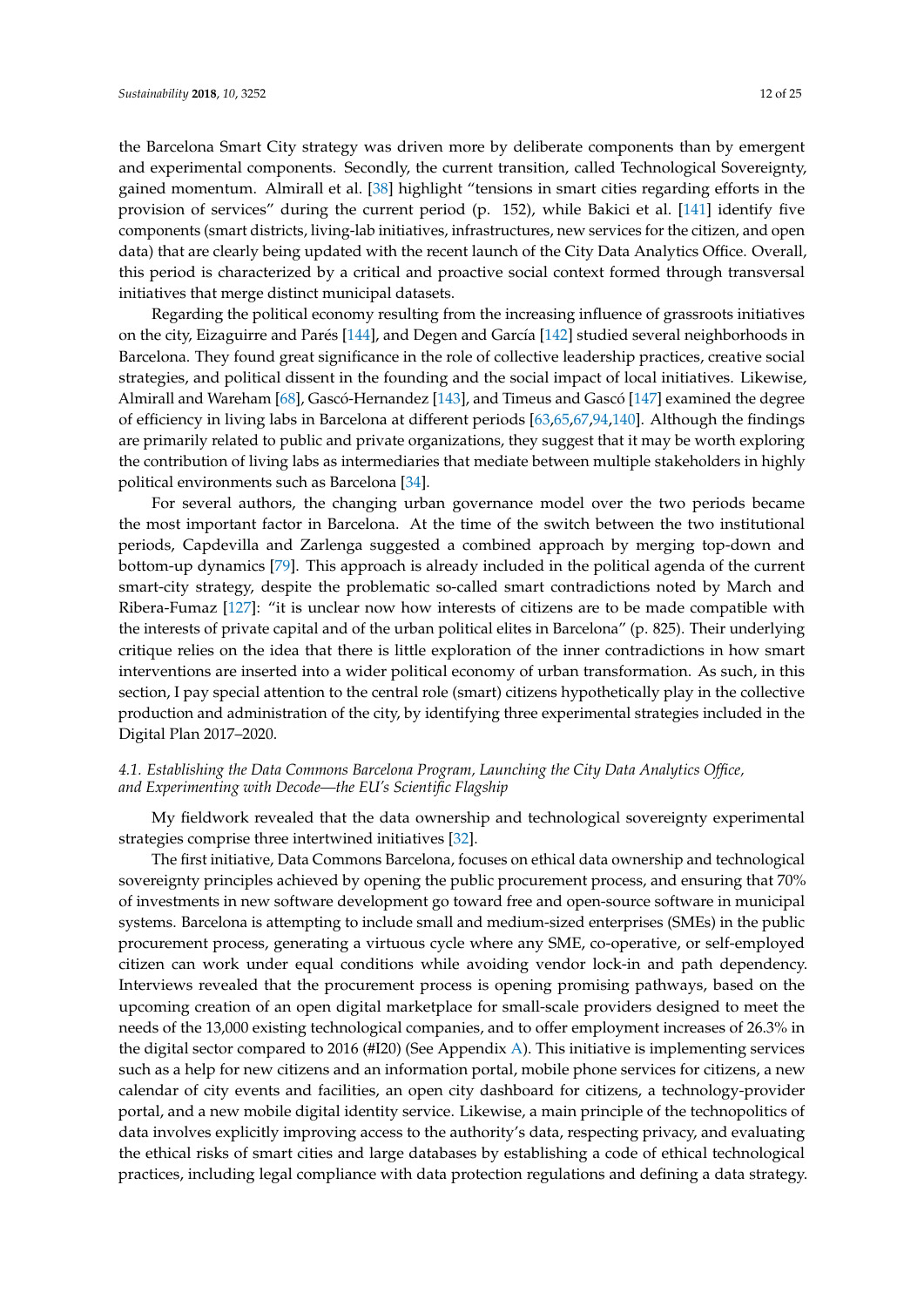Thus, Barcelona is experimenting with socializing previously collected data via sensors operated by citizens, with the city taking the lead in aggregating and acting upon such data to promote new co-operative approaches that solve common urban issues, such as tackling noise levels and improving air quality. The plan is to keep this common data infrastructure open to local companies, co-operative platforms, and social organizations, allowing them to build data-driven services and create long-term public value [\[1\]](#page-18-0) (#I4). The strategy is leading the transition to the GDPR by motivating initiatives creating a data commons that incorporates self-determination and the digital right of citizens to use municipal data for the public good of all citizens and stakeholders [\[6\]](#page-18-4) (#I7,#I8,#I9,#I11,#I14).

Secondly, the city council opened the City Data Analytics Office on 13 February 2018. The office houses a Chief Data Officer and 40 staff members from different departments. They offer new privacy-related data improvement and analysis capabilities and can make predictions covering all areas related to managing the city. My research revealed that civil servants seem to understand the challenge of breaking down data "silos" (energy, noise, housing, garbage, meteorological, parking, air quality, water, bicycle flow, people flow, vehicle flow, and gentrification, among others) to manage three million data records per day. Despite that, it remains to be seen whether the external agile entrepreneurial culture and the bureaucratic public culture will find common ground [\[154\]](#page-24-0) (#I5,#I6,#I18). Furthermore, the new office created an Open Data Challenge program [\[119\]](#page-22-12) to include SMEs in solving the city's challenges and to successfully position the Data Protection Delegate in line with the GDPR. The Data Protection Delegate is in charge of coordinating data protection policy within and across departments.

Thirdly, the Decode project is an EU-funded experimental project led by Barcelona (in partnership with Amsterdam) to develop a blockchain-based architecture for data sovereignty in parallel with the operational activity of the city council. It is attempting to build new foundations for data sharing on the internet, drawing inspiration from decentralized technologies such as Bitcoin, Blockstack, and Sovrin. The project enables a system whereby all interactions involving any citizen's data are fully auditable on a public ledger (though raw data itself remains hidden). Decode is testing how people could allow their data to be used for specific social purposes, such as informing local policymaking, and could overcome the municipalities' failure to foster local alternatives to certain services (such as Uber and Airbnb) due to the lack of raw data [\[130\]](#page-23-2). However, interviews revealed that, despite this remarkable, cutting-edge initiative, citizens and even some stakeholders currently believe that the initiative is too abstract and experimental, and question the feasibility of business models based on this scheme (#I1,#I2,#I3,#I15).

To summarize this subsection, the fieldwork research revealed that Barcelona is motivated by compliance with EU legislation, particularly the GDPR. Business models that rely on the collection and commercial exploitation of personal data based on neoliberal data extractivist practices will face clear boundaries. GDPR seems to offer to Barcelona a way to build alternative digital infrastructures that enhance privacy and can guarantee data sovereignty for citizens, giving them back control over their data. Data Commons Barcelona could be seen as a custodian of the digital rights of citizens and a milestone in the strategic formulation of Barcelona stemming from GDPR, since it is based on remarkable principles such as privacy by design, data portability, and the right to be forgotten or "unplugged" [\[56\]](#page-20-7). The city authorities proactively advocate application of the GDPR. For them, "it represents an opportunity to create a city data infrastructure that puts citizens' right to data at the center of the game" (#I4). Another interviewee described the situation as follows: "We have created a new City Data Analytics Office, appointed a Chief Data Officer, and introduced a new data directive that is implemented across city hall that includes transparency, ethics, security, and privacy as fundamental principles" (#I7,#I8). Moreover, other interviewees representing the private sector, academia and (social) entrepreneurship/activism agree upon the following visionary statement (#I1,#I3,#I13,#I18,#I20): "We need to make sure that GDPR does not hinder social and technological innovation, but foster data-driven innovation while making sure citizens' rights are respected. The competitive advantage of Europe in the future world of AI and data should be this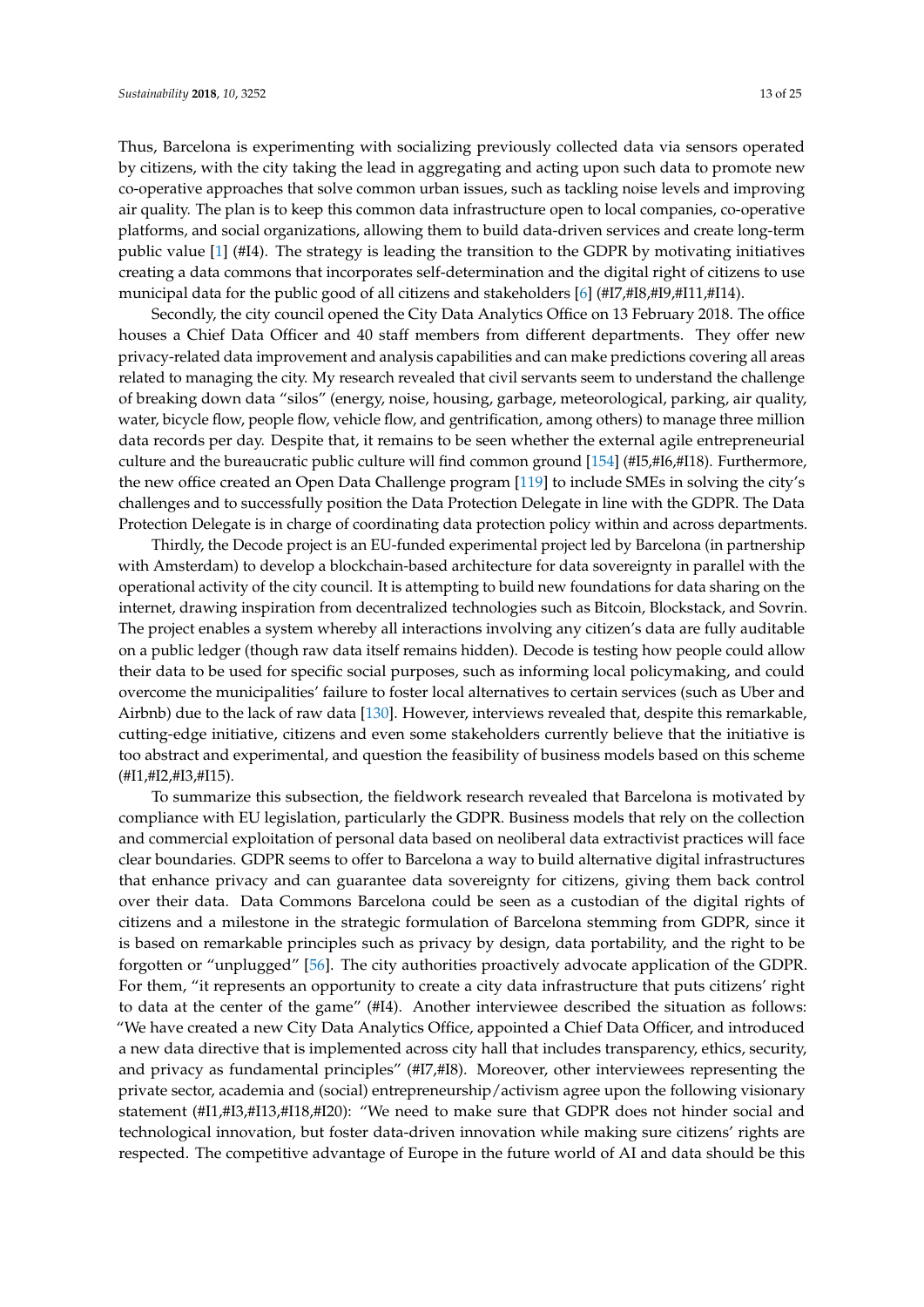<span id="page-13-1"></span><span id="page-13-0"></span>rights-based democratic framework, a new deal on data that can shape a people-centric digital future and make GDPR an international standard" (See Table [3](#page-14-0) and Appendix [A\)](#page-17-0).

#### *4.2. Experimentation within Grassroots Innovation Initiatives: "Decidim Barcelona"; and "Metadecidim Barcelona"*

According to Aragon et al. [\[101\]](#page-22-23), Decidim Barcelona is an "online participatory-democracy platform launched by the City Council of Barcelona" (p. 277) on 1 February 2016 as the main grassroots innovation experimental strategic initiative [\[155\]](#page-24-1). In parallel fashion, Metadecidim Barcelona [\[156\]](#page-24-2) was launched in November 2017 as a watchdog, technopolitical research community positioned to monitor Decidim Barcelona and reflect on its work. During its short tenure, Decidim Barcelona achieved the active participation of 40,000 citizens. Overall, 12 participatory processes were initiated and 11,873 proposals were analyzed, with 70% of proposals approved as public policy for a wide range of urban issues. Interviews revealed the difficulties of integrating representative participation from the private sector, particularly from large companies with a stake in city-making (#I1,#I2,#I3,#I13,#I19,#I20). Including the multi-stakeholders' framework suggests further challenges regarding representation and the constitution of socioeconomic co-operative firms and platforms beyond the civilian volunteer activist [\[157\]](#page-24-3).

### *4.3. Fostering Urban Co-Operative Platform Initiatives: "Digital Social Innovation", "Barcelona Urban Commons", and "Social Economy" Policy Framework*

The third identified experimental strategy centers around the emergence of three urban co-operative platform initiatives. According to Scholz [\[97\]](#page-21-10), these initiatives "encompass new ownership models for the internet in the urban realm" (p. 1).

The first initiative, Digital Social Innovation [\[158\]](#page-24-4), is an EU-funded project to map and support cases of digital social innovation in Europe [\[159\]](#page-24-5). In Barcelona, this initiative was established as the "Barcelona Maker District" around the FabLabs in the Poblenou neighbourhood. FabLabs aims to develop and expand new educational models and skills by democratizing access to fabrication through work with targeted segments, such as women, elderly people, and children.

Similarly, the second initiative, the Barcelona Urban Commons [\[160\]](#page-24-6), was established in the broader metropolitan area of Barcelona in 2010 [\[161,](#page-24-7)[162\]](#page-24-8). A wide range of economic activities affecting citizens and communities was identified, including "Guifi.net", "Som Energia", and "Coop57", among many others. Thus, over the last decade, these example activities offered digital connectivity, energy, and financial services, respectively, in a socioeconomic model that comprises 10% of the city economy. However, interviews revealed that some participants do not consider these initiatives as having successfully scaled up due to the shortcomings in transitioning from a grassroots communitarian movement driven by voluntarism to entrepreneurial co-operatives driven by professionalism (#I1,#I13).

The third initiative corresponds to the social economy policy framework which consists of 4718 socioeconomic projects and 861 co-operative firms [\[163\]](#page-24-9). This policy framework aims to support transformation of these projects from serving local economies to inclusion in the socioeconomic model of the entire city. My interviews point out the gap between the modus operandi of the corporate private sector and the initiatives conducted at the neighborhood level by the city council. One example is the recent launch of the new digital local currency called "rec", promoted by the EU-funded project B-Mincome [\[164\]](#page-24-10), that addresses guaranteed minimum income in deprived urban areas of the city.

Despite the strong efforts of the council, the EU funds received to foster urban co-operative platforms, and the rapid pollination of projects, my findings suggest that the metropolitan ecosystem still needs to mature, particularly because scaling up an alternative socioeconomic model seems to be a process that takes longer than one institutional period. Although the strategic formulation attempts to line up a large number of initiatives in a transversal fashion, in the short term, it is likely to require further corrective measures.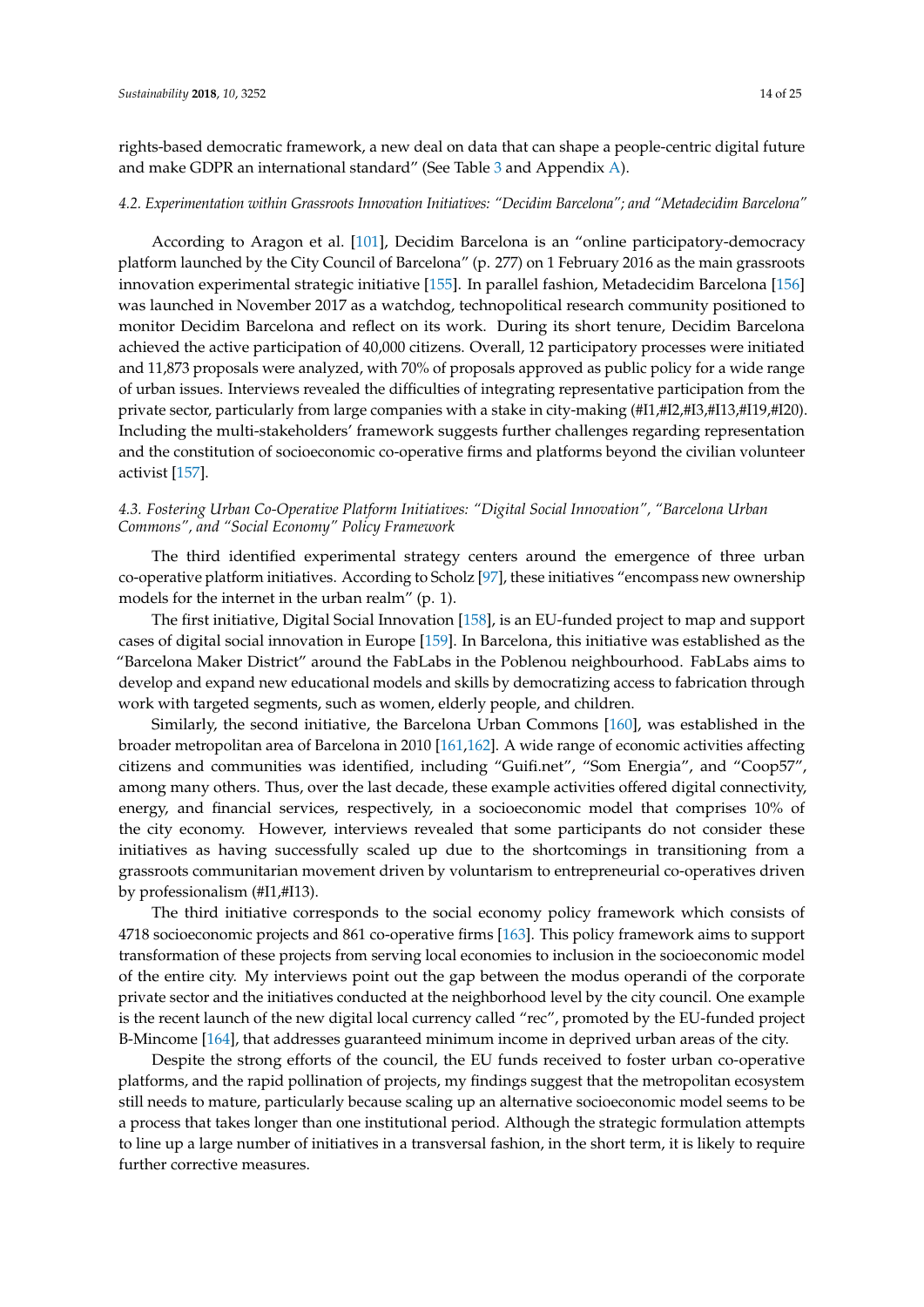<span id="page-14-0"></span>

|                                                                                                                                                                                                                                                                    |                                                                   |                                                                                              |                                 | <b>Qualitative Analysis</b>                                                                                                                                                                                                                                                                                                                                                                                                                                                                                                                                                                          |  |
|--------------------------------------------------------------------------------------------------------------------------------------------------------------------------------------------------------------------------------------------------------------------|-------------------------------------------------------------------|----------------------------------------------------------------------------------------------|---------------------------------|------------------------------------------------------------------------------------------------------------------------------------------------------------------------------------------------------------------------------------------------------------------------------------------------------------------------------------------------------------------------------------------------------------------------------------------------------------------------------------------------------------------------------------------------------------------------------------------------------|--|
| <b>Three Operational Research Questions</b>                                                                                                                                                                                                                        | <b>Policy Analysis</b>                                            |                                                                                              | <b>Scientific Analysis</b>      | Based on twenty interviews of key stakeholders in Barcelona<br>from September 2017 to March 2018                                                                                                                                                                                                                                                                                                                                                                                                                                                                                                     |  |
|                                                                                                                                                                                                                                                                    | <b>Experimental Strategies</b><br><b>Strategic Initiatives</b>    |                                                                                              | <b>Literature Review</b>        | Summary of key responses structured through the Penta Helix<br>framework [34] (Appendix A): private sector (2); public sector (9);<br>academia (2); civic society (3); (social) entrepreneurs/activists (3).                                                                                                                                                                                                                                                                                                                                                                                         |  |
| 1. What prospects exist for an alternative<br>data ownership regime in the ongoing<br>smart city model of Barcelona?<br>(#E3)                                                                                                                                      | (Section 4.1.)<br>Data Ownership and<br>Technological Sovereignty | Barcelona Data Commons<br>City Data Analytics Office<br>2.<br>3.<br>Decode                   | $[1,2,6,32,35,111,128-130,154]$ | The majority of interlocutors clearly addressed the positive and<br>1.<br>irreversible transition as Barcelona is already adapting to the<br>GDPR (#I7,#I8,#I9,#I11,#I14).<br>The feedback was very positive in relation to the public<br>2.<br>procurement reform (#I20).<br>The transition to open-source software presents remarkable<br>3.<br>obstacles (#I5,#I6,#I18).<br>Despite the positive initiatives and irreversible transition<br>4.<br>toward GDPR, Decode may have created overly high<br>expectations, as the initiative is perceived as "too experimental"<br>(HI, #I2, #I3, #I15). |  |
| 2. What are the practical consequences of<br>the grassroots innovation initiatives<br>implemented in Barcelona for businesses,<br>local governments, academia, civic society,<br>and social entrepreneurs/activists?<br>$($ #E2 $)$                                | (Section 4.2.)<br>Grassroots Innovations                          | Decidim Barcelona<br>Metadecidim Barcelona<br>2.                                             | 34, 101, 155, 156               | Interlocutors argued that these initiatives lack an overall degree<br>1.<br>of representation because they omit "stakeholders' power<br>relation interdependencies" (#I19,#I20).<br>Others asked "How is the private sector represented in these<br>2.<br>initiatives?" (#I1,#I2,#I3,#I13).<br>The established channel could be seen as a seed to scale<br>3.<br>up a broader deliberative governance model based on<br>"multi-stakeholder" representation (#I12,#I15,#I16,#I17).                                                                                                                    |  |
| 3. Is another experimental type of smart<br>city driven by co-operative service<br>provision models based on social<br>innovation possible in Barcelona? That is,<br>does a "third way" exist between the state<br>and the market that overcomes the PPP?<br>(#E1) | (Section 4.3.)<br>Urban<br>Co-Operative Platforms                 | Digital Social Innovation<br>Barcelona<br>2.<br><b>Urban Commons</b><br>Social Economy<br>3. | $[2,97,116,132,159,161-164]$    | Interlocutors revealed the lack of a critical mass for<br>co-operative platforms (#I4,#I7,#I8,#I10,#I20).<br>Although Barcelona is shifting its smart-city model,<br>$\overline{2}$ .<br>co-operative niche experiments are having difficulties scaling<br>up (#I10,#I16).<br>Setting up a "third way" requires moving on from volunteer<br>3.<br>grassroots initiatives to professional entrepreneurial<br>co-operatives (#I1,#I13).                                                                                                                                                                |  |

**Table 3.** Deconstructing Barcelona's (smart) citizen digital policy framework. GDPR—General Data Protection Regulation.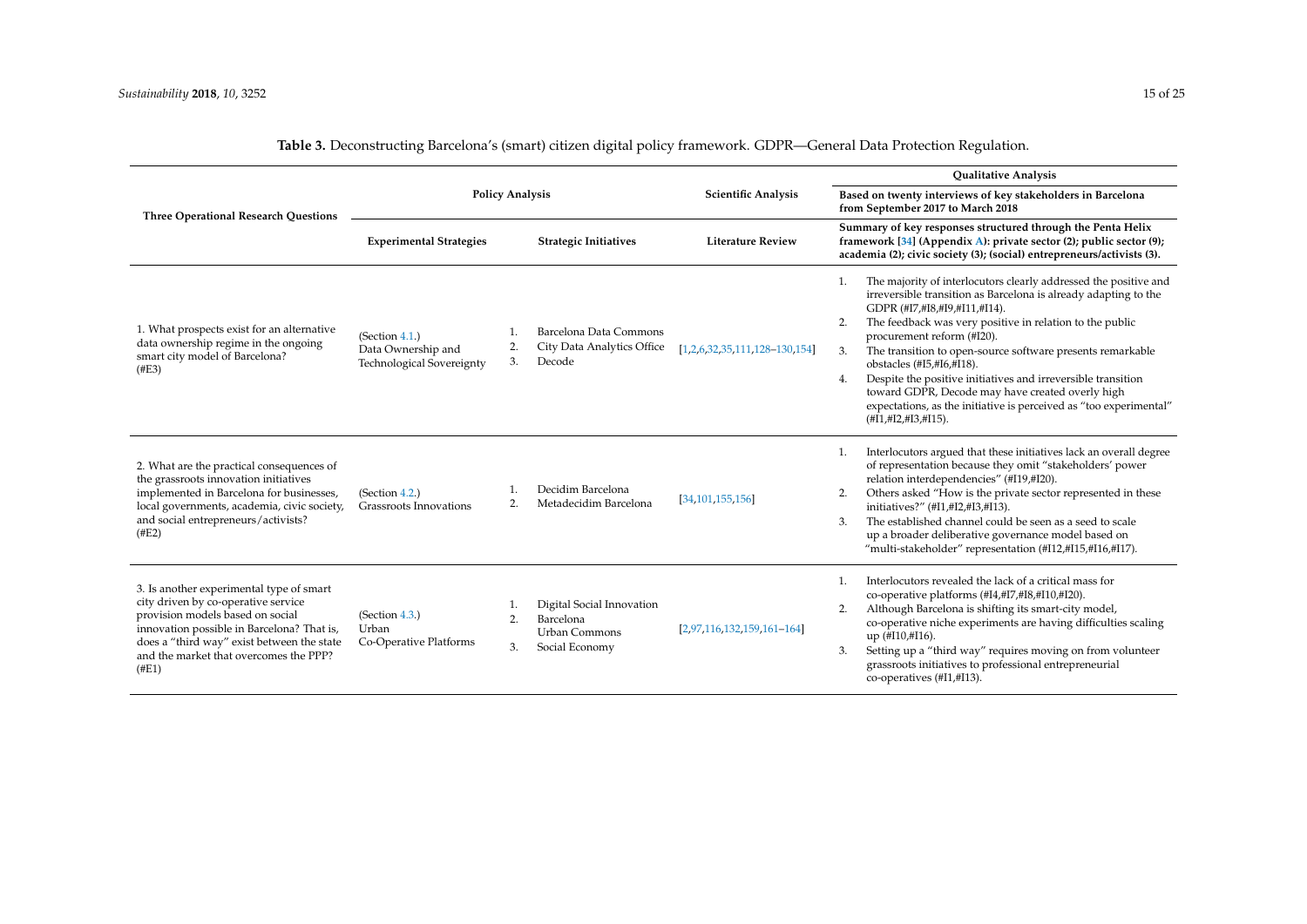To summarize this policy analysis and integrate it with the fieldwork research findings, Table [3](#page-14-0) illustrates the responses to each research question proposed in this paper. The identified experimental strategies and the strategic initiatives respond directly to the initiatives that connect the three operational research questions. Despite the individual identification of initiatives, I must acknowledge the vast amalgamation of intertwined initiatives, confirmed through interviews, which made the fieldwork complex. Thus, Table [3](#page-14-0) does not provide a deep analysis of each initiative but instead serves to deconstruct Barcelona's digital policy framework to examine strategic evidence-based insights by providing the main findings grouped through the coding system of interviews/interlocutors accordingly.

#### **5. Conclusions**

This paper's analysis of the current smart-city strategy and digital policy in Barcelona is exploratory and prospective because existing initiatives in Barcelona are new, with more awaiting implementation or existing only as concepts rather than material projects. Nonetheless, in light of the Barcelona study results, this paper argues that deconstructing the policy's framework provides further research directions to expand understanding of the ongoing urban challenges arising from the direct technopolitical implications of these initiatives for (smart) citizens. As a result, this paper concludes by highlighting these future research directions potentially shaped as follows: (i) post-GDPR privacy, technological sovereignty, and data commons alternative regimes in the establishment of more tailored, human-centered, and context-aware algorithmic governance platforms for new co-operative socio-economic models within and among European cities and regions; (ii) publicly scrutinized new bottom-up democratic mechanisms through blockchain infrastructure to conduct decentralized and networked decision-making and deliberation processes on integrated sectorial urban policies (energy, mobility, health, entrepreneurship, voting, taxation, residency, migration, etc.); (iii) practical urban experiments through living labs at the neighborhood and district level using blockchain technology to foster open social innovation ecosystems among a broad representation of agents through the Penta Helix multi-stakeholders' framework.

The research findings from the fieldwork (Appendix [A\)](#page-17-0) articulated (through interviews coded as #I) and validated (through events coded as #E) responses to the three operational research questions presented in the introduction, as summarized below.

In response to the first question (validated via #E3), in the current experimental phase in Barcelona, the degree to which strategic initiatives modify technopolitical awareness of who owns data could offer interesting pathways for establishing an alternative data ownership regime. In addition, based on the fieldwork research findings, Barcelona City Council's new procurement process is designed to incentivize responsible innovation and respect for privacy, and is currently undergoing complete internal migration to open-source software by spring 2019. Furthermore, by the end of 2019, the city government plans to launch new online tools allowing people to selectively disclose the information they desire to share when using the council's official e-participation platform, Decidim Barcelona, while preserving citizens' anonymity. Nonetheless, the fieldwork revealed that, despite the positive transition reforming public procurement service provisions, technological sovereignty—citizens' ability to have a voice in surrounding technological infrastructure operation and end results—still has growth opportunities regarding integrating open-source software and emerging blockchain data architecture in the new EU context, characterized by the GDPR. As such, employing infrastructures such as blockchain is likely to require a new interpretation from the urban and data science perspective, which will be key to future experiments and predicting alternative data ownership regimes in cities. Likewise, technologies such as blockchain could improve access to data held by authorities while respecting privacy. Ultimately, this can also lead to proper evaluation of the ethical and political risks of smart cities with large databases by establishing a code of ethics for technological practices, including legal compliance with data protection regulations such as the GDPR and a defined data strategy benefitting citizens.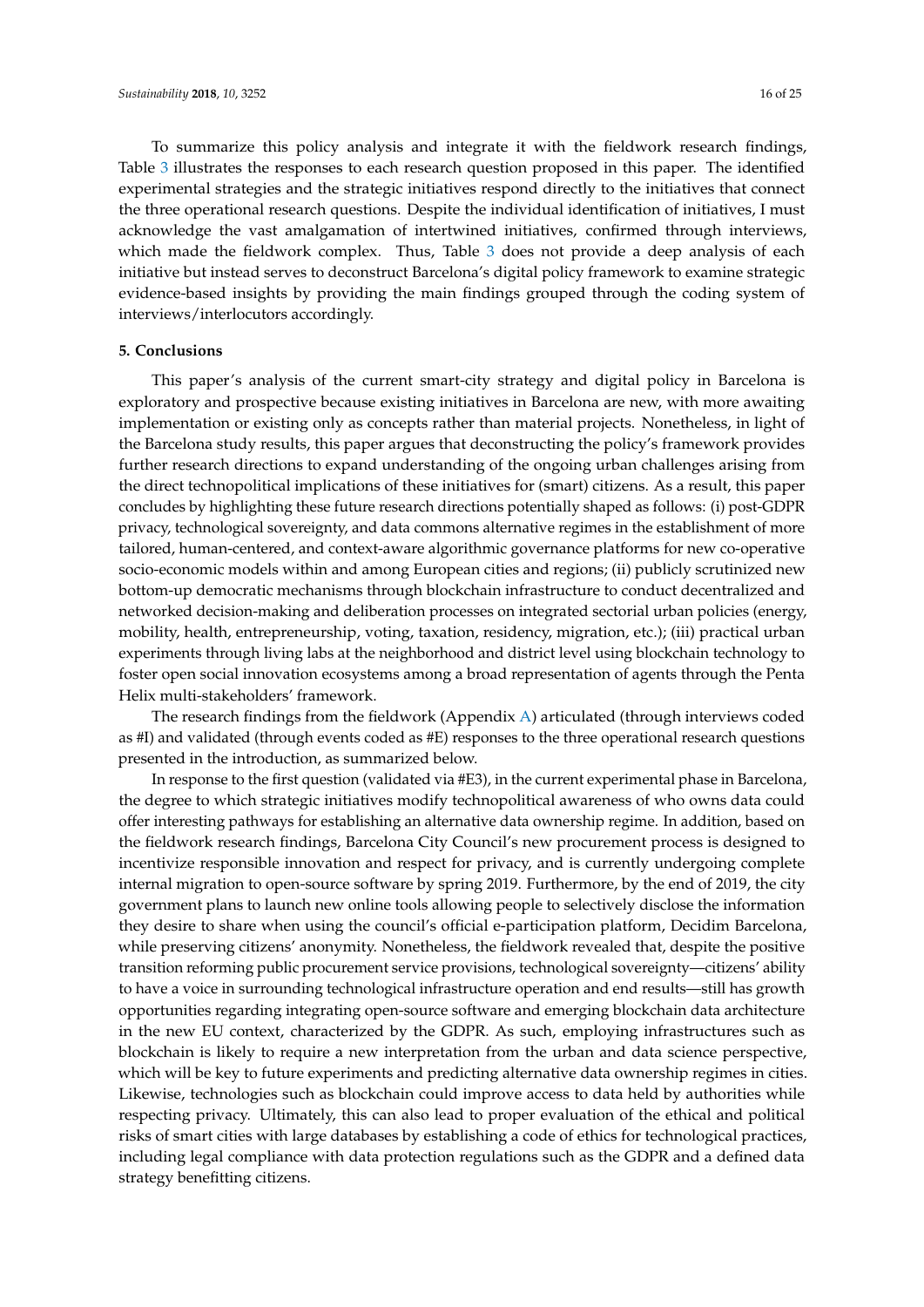In response to the second question (validated via #E2), in light of the grassroots initiatives examined, interdependencies among stakeholders have a thorough policy focus while fostering ecosystems of entrepreneurial starts-ups and SMEs. However, despite the effort to bring together a wide range of stakeholders, interviews revealed that initiatives based on a collaborative, polycentric and deliberative governance model may need to evolve toward a more integrated, multi-stakeholder framework through further collaboration with the private sector (potentially by living labs bringing in entrepreneurial academics and enthusiastic civil servants). These initiatives might also need to foster the active role of social entrepreneurs, activists, "bricoleurs", brokers, and assemblers (see the fifth helix embedded in the Penta Helix multi-stakeholders' framework in Figure [1\)](#page-10-0) to further explore the opportunities of an emerging and open social innovation ecosystem in Barcelona.

Ultimately, in response to the third question (validated via #E1), thus far, PPPs were the leading smart-city model underpinning the alliance between the state and market in many cities. Yet, these deals may have been driven by neoliberal and extractivist data policy implementation. Questions such as "who controls the data?" are still rarely subject to any public oversight and scrutiny. Thus, to revert this situation, Barcelona could implement two steps: (i) build a critical mass of locally rooted co-operative platforms based on the data commons to scale-up initiatives, while taking back control of citizens' data; (ii) explore alternative, professional, entrepreneurial, co-operative business cultures to complement the volunteer grassroots seeds already flourishing [\[157,](#page-24-3)[165\]](#page-24-17).

Regarding the lessons learnt from the Barcelona case study and policy implications of the field of interdisciplinary and global smart cities research [\[166\]](#page-24-18), this paper, drawing from detailed policy analysis and fieldwork study, suggests that Barcelona, in the post-GDPR context, appears to be leading a cutting-edge digital transformation agenda that may soon influence other European or international cities and regions on data technopolitical implications for (smart) citizens.

Whereas, generally, the pervasive algorithmic disruption consciously or unwittingly reveals the lack of critical reflective smart-city policy-making, or indicates the hegemonic mainstreamed position of the PPPs, cities like Barcelona are challenging, and thus, embarked in experimenting an alternative policy route. Hence, it is likely the interdisciplinary and global smart cities research focus may gradually evolve toward the increasing study of a typology of (smart) citizens, defined as decision-makers and concerned users not only about data protection and security issues [\[167\]](#page-24-19), but also data ownership and technological sovereignty policy implications directly related to digital rights to the city.

In summary, whether Barcelona's current strategy is little more than a declaration of intentions of a progressivist smart-city policy agenda remains to be seen. This paper concludes that, in the ongoing algorithmic disruptive context characterized by extractive data practices, smartness may not be appealing in cities such as Barcelona, although the experimental approach has yet to be firmly fixed as an alternative paradigm. Recognizing that smartness may not be appealing and having been viewed as technocratic, the experimental approach has yet to be entirely established. Thus, an open question remains: how will (smart) citizens decide, control, govern, manage, and ultimately, own their data by being both conscious of digital rights to the city and aware of duties in the technopolitical processes of city making?

**Funding:** The author's work was supported by the ESRC under the grant "Urban Transformations"; the RSA under grant "Smart City-Regional Governance for Sustainability" Research Network; the Brussels Centre for Urban Studies under the grant "Visiting Research Fellowship Scheme 2016"; and the European Commission under the Grant "H2020-SCC-01-2015-Smart Cities and Communities solutions integrating energy, transport, ICT sectors through lighthouse project-691735-REPLICATE".

**Acknowledgments:** The author is deeply indebted to the interlocutors/interviewees in Barcelona who kindly co-operated for interviews and data provision. I extend my gratitude also to Esteve Almirall and Ramón Sangüesa for help during the fieldwork research process in Catalonia.

**Conflicts of Interest:** The author declares no conflicts of interest.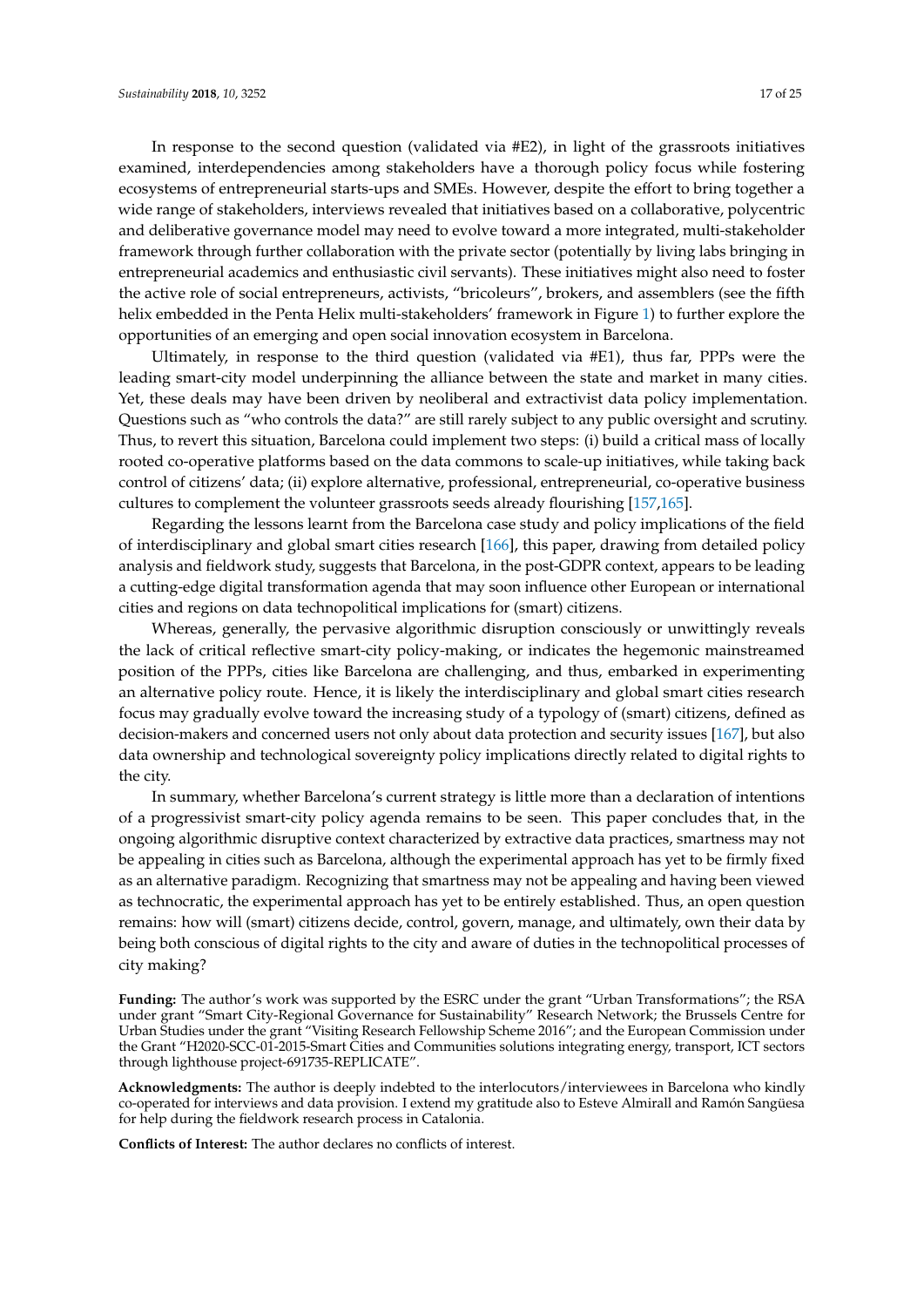## <span id="page-17-1"></span>**Appendix A. Lists of Interviews and Symposiums. The List of Interviewed Twenty Interlocutors Structured through Penta Helix Multi-Stakeholders' Framework [\[34\]](#page-19-21) and the List of Three Symposiums Related to This Study during the Fieldwork Research from September 2017 to March 2018**

<span id="page-17-0"></span>

| Interviews                                        |                                                                                                                                                                                                                                                                                                                                                                                                                                             |                  |                                           |  |  |
|---------------------------------------------------|---------------------------------------------------------------------------------------------------------------------------------------------------------------------------------------------------------------------------------------------------------------------------------------------------------------------------------------------------------------------------------------------------------------------------------------------|------------------|-------------------------------------------|--|--|
| <b>Interview/Interlocutor Coding System [168]</b> | Description of the Stakeholder                                                                                                                                                                                                                                                                                                                                                                                                              | Date             | Penta Helix Multi-Stakeholders' Framework |  |  |
| #I1                                               | City Protocol Society                                                                                                                                                                                                                                                                                                                                                                                                                       | 4 September 2017 |                                           |  |  |
| #I2                                               | <b>CISCO</b>                                                                                                                                                                                                                                                                                                                                                                                                                                |                  | Private sector                            |  |  |
| #I3                                               | Telefónica Alpha                                                                                                                                                                                                                                                                                                                                                                                                                            | 6 September 2017 |                                           |  |  |
| #I4                                               | Technology & Digital Innovation Commissioner, Barcelona City Council                                                                                                                                                                                                                                                                                                                                                                        | 7 September 2017 |                                           |  |  |
| #I5                                               | Social Economy, Local Development and Consumption Commissioner, Barcelona City Council                                                                                                                                                                                                                                                                                                                                                      | 8 September 2017 |                                           |  |  |
| #I6                                               | Institut Municipal d'Informàtica (IMI), Barcelona City Council                                                                                                                                                                                                                                                                                                                                                                              | 17 January 2018  |                                           |  |  |
| #I7                                               | Data Commons Program, Barcelona City Council                                                                                                                                                                                                                                                                                                                                                                                                | 19 March 2018    | Public sector                             |  |  |
| #I8                                               | Municipal Data Office, Barcelona City Council                                                                                                                                                                                                                                                                                                                                                                                               | 20 March 2018    |                                           |  |  |
| #I9                                               | General Secretary of Telecommunications, Cybersecurity, and Digital Society of the Regional Government of Catalonia                                                                                                                                                                                                                                                                                                                         | 21 March 2018    |                                           |  |  |
| #I10                                              | Democratic Innovation department, Barcelona City Council                                                                                                                                                                                                                                                                                                                                                                                    | 22 March 2018    |                                           |  |  |
| #I11                                              | Smart Catalonia, Regional Government of Catalonia                                                                                                                                                                                                                                                                                                                                                                                           | 17 January 2018  |                                           |  |  |
| #I12                                              | Digital Social Innovation department, Barcelona City Council                                                                                                                                                                                                                                                                                                                                                                                | 17 January 2018  |                                           |  |  |
| #I13                                              | <b>ESADE Business School</b>                                                                                                                                                                                                                                                                                                                                                                                                                | 23 November 2017 | Academia                                  |  |  |
| #I14                                              | Universitat Pompeu Fabra (UPF)                                                                                                                                                                                                                                                                                                                                                                                                              | 5 March 2018     |                                           |  |  |
| #I15                                              | Urban Commons facilitator                                                                                                                                                                                                                                                                                                                                                                                                                   | 5 February 2018  |                                           |  |  |
| #I16                                              | Urban Co-operative representative<br>6 February 2018                                                                                                                                                                                                                                                                                                                                                                                        |                  | Civic society                             |  |  |
| #I17                                              | Social Economy representative                                                                                                                                                                                                                                                                                                                                                                                                               | 7 February 2018  |                                           |  |  |
| #I18                                              | Technological activist                                                                                                                                                                                                                                                                                                                                                                                                                      | 8 February 2018  |                                           |  |  |
| #I19                                              | Algorithmic activist/entrepreneur                                                                                                                                                                                                                                                                                                                                                                                                           | 9 February 2018  | (Social) entrepreneurs/activists          |  |  |
| #I20                                              | Data scientist/entrepreneur                                                                                                                                                                                                                                                                                                                                                                                                                 | 12 February 2018 |                                           |  |  |
|                                                   | Symposiums                                                                                                                                                                                                                                                                                                                                                                                                                                  |                  |                                           |  |  |
| <b>Event Coding System [168]</b>                  | Details of Each Symposium: Direct Participation with the Detailed Scientific Contribution                                                                                                                                                                                                                                                                                                                                                   | Date             | Organizer                                 |  |  |
| #E1                                               | Smart City Expo World Congress 2017 (#SCEWC2017)<br>Title: "Unplugging, Technopolitics of Data and Smart City Devolution: Comparing Barcelona, Bilbao, Glasgow, and Bristol"<br>(https://www.igorcalzada.com/barcelona/)                                                                                                                                                                                                                    | 16 November 2017 | <b>SCEWC</b>                              |  |  |
| #E2                                               | ESADE Smart Cities and Data Speaker Series (#MIBASpeakerSeries)<br>Title: "Data Commons and Devolution in Europe: GDPR"<br>(https://www.igorcalzada.com/esade/ & https://www.youtube.com/watch?time_continue=6&v=iP8LVQWrdJ0)                                                                                                                                                                                                               | 23 November 2017 | <b>ESADE Business School</b>              |  |  |
| #E3                                               | Barcelona Data Commons program with the Board of Directors of the Barcelona City Council (#DataCommons)<br>Title: "Cities & Data: How the Digital, Big Data & Data Science are Transforming the Government/Com el Digital, Big Data &<br>Data Science està Transformant els Governs"<br>(https://www.igorcalzada.com/speaker-on-the-board-of-directors-of-the-barcelona-city-council-on-data-driven-<br>cities-17-01-2018-catalonia-spain/) | 17 January 2018  | Barcelona City Council                    |  |  |

**Table A1.** Details of direct sources: fieldwork research through interviews and symposiums from September 2017 to March 2018.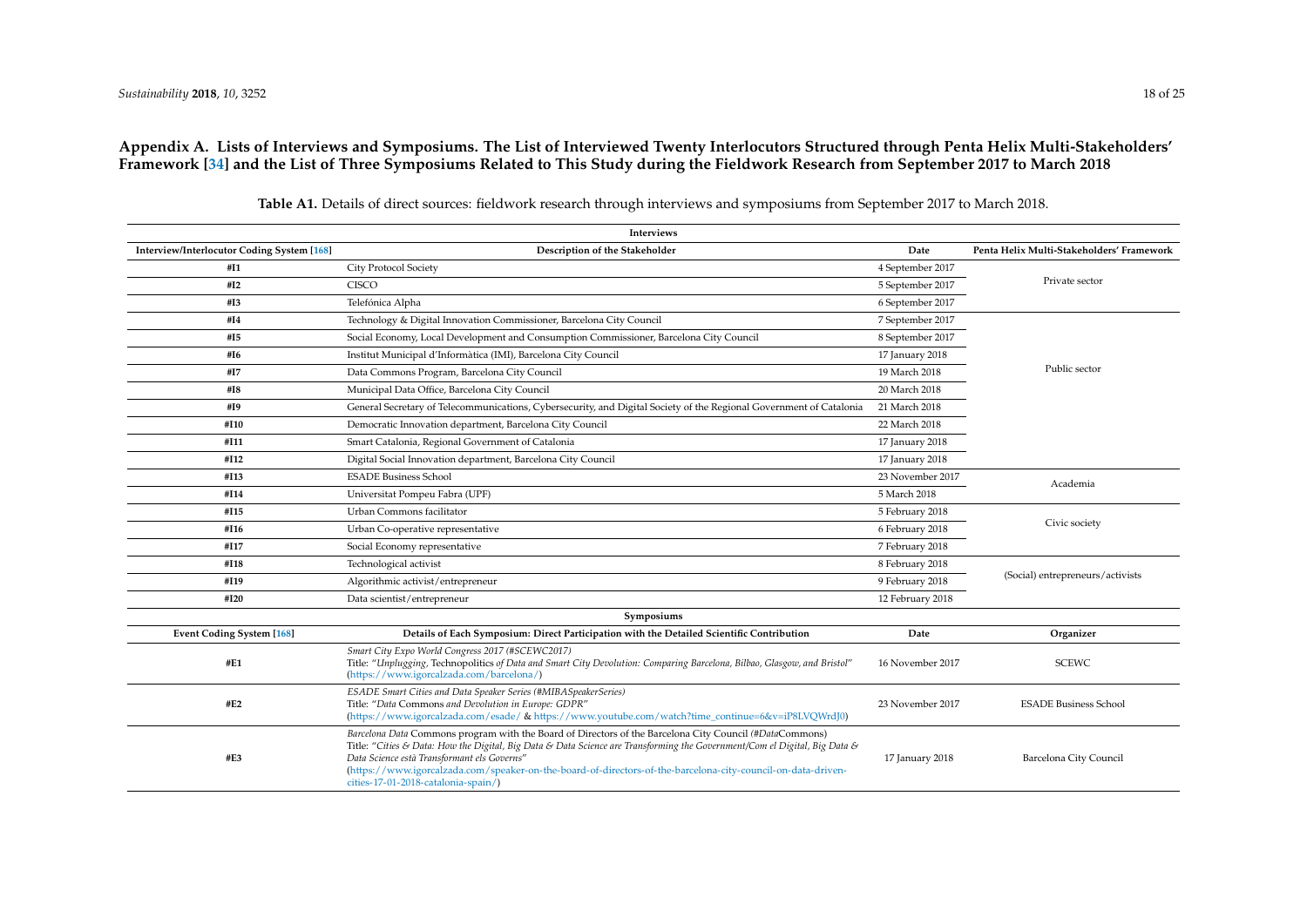# <span id="page-18-20"></span><span id="page-18-19"></span><span id="page-18-18"></span>**References**

- <span id="page-18-0"></span>1. Bria, F. Our Data Is Valuable. Here's How We Can Take That Value Back. 2018. Available online: <https://www.theguardian.com/commentisfree/2018/apr/05/data-valuable-citizens-silicon-valley-barcelona> (accessed on 5 April 2018).
- <span id="page-18-14"></span>2. Morozov, E.; Bria, F. *Rethinking the Smart City: Democratizing Urban Technology*; Rosa Luxemburg Stiftung: New York, NY, USA, 2018.
- <span id="page-18-1"></span>3. Xnet, Xnet installs a Whistleblowing Platform against Corruption for the City Hall of Barcelona—Powered by GlobaLeaks and TOR Friendly. 2017. Available online: [https://blog.p2pfoundation.net/xnet-installs](https://blog.p2pfoundation.net/xnet-installs-whistleblowing-platform-corruption-city-hall-barcelona-powered-globaleaks-tor-friendly/2017/01/19)[whistleblowing-platform-corruption-city-hall-barcelona-powered-globaleaks-tor-friendly/2017/01/19](https://blog.p2pfoundation.net/xnet-installs-whistleblowing-platform-corruption-city-hall-barcelona-powered-globaleaks-tor-friendly/2017/01/19) (accessed on 27 July 2018).
- <span id="page-18-2"></span>4. Bass, T.; Sutherland, E.; Symons, T. *Reclaiming the Smart City: Personal Data, Trust and the New Commons*; NESTA: London, UK, 2018.
- <span id="page-18-3"></span>5. Andrews, J. How Will Europe's New Data Laws Affect Cities? 2018. Available online: [https://cities-today.](https://cities-today.com/how-will-europes-new-data-laws-affect-cities/) [com/how-will-europes-new-data-laws-affect-cities/](https://cities-today.com/how-will-europes-new-data-laws-affect-cities/) (accessed on 17 August 2018).
- <span id="page-18-4"></span>6. Barcelona City Council, Plan Digital de Ayuntamiento de Barcelona: Medida de Gobierno de Gestión Ética y Responsable de Datos: Barcelona Data Commons. 2018. Available online: [http://ajuntament.barcelona.](http://ajuntament.barcelona.cat/digital/en/blog/ethical-and-responsible-data-management-barcelona-data-commons) [cat/digital/en/blog/ethical-and-responsible-data-management-barcelona-data-commons](http://ajuntament.barcelona.cat/digital/en/blog/ethical-and-responsible-data-management-barcelona-data-commons) (accessed on 31 March 2018).
- <span id="page-18-5"></span>7. General Data Protection Regulation (GDPR). 2018. Available online: <https://www.eugdpr.org/> (accessed on 1 April 2018).
- 8. Edwards, L. Privacy, Security and Data Protection in Smart Cities: A Critical EU Law Perspective. *Eur. Data Prot. Law Rev.* **2016**, *2*, 28–58. Available online: [https://papers.ssrn.com/sol3/papers.cfm?abstract\\_id=](https://papers.ssrn.com/sol3/papers.cfm?abstract_id=2711290) [2711290](https://papers.ssrn.com/sol3/papers.cfm?abstract_id=2711290) (accessed on 17 August 2018). [\[CrossRef\]](http://dx.doi.org/10.21552/EDPL/2016/1/6)
- <span id="page-18-6"></span>9. Schiek, D.; Gideon, A. Outsmarting the gig-economy through collective bargaining: EU competition law as a barrier to smart cities? *Int. Rev. Law Comput. Technol.* **2018**, *32*, 275–294. [\[CrossRef\]](http://dx.doi.org/10.1080/13600869.2018.1457001)
- <span id="page-18-7"></span>10. Bridle, J. *New Dark Age*; Verso: London, UK, 2018.
- <span id="page-18-16"></span>11. Finn, E. *What Algorithms Want: Imagination in the Age of Computing*; The MIT Press: Cambridge, MA, USA, 2017.
- <span id="page-18-15"></span>12. Van Dijck, J. Datafication, dataism and dataveillance: Big Data between scientific paradigm and ideology. *Surveill. Soc.* **2014**, *12*. [\[CrossRef\]](http://dx.doi.org/10.24908/ss.v12i2.4776)
- 13. Buttarelli, G. Big Tech Is Still Violating Your Privacy. 2018. Available online: [https://www.washingtonpost.](https://www.washingtonpost.com/news/theworldpost/wp/2018/08/14/gdpr/?utm_term=.9e9ddd6cf937) [com/news/theworldpost/wp/2018/08/14/gdpr/?utm\\_term=.9e9ddd6cf937](https://www.washingtonpost.com/news/theworldpost/wp/2018/08/14/gdpr/?utm_term=.9e9ddd6cf937) (accessed on 17 August 2018).
- 14. Evenstad, L. Cities Key to Making Data a New form of Infrastructure, Says Nesta. 2018. Available online: [https://www.computerweekly.com/news/252445624/Cities-key-to-making-data-a-new](https://www.computerweekly.com/news/252445624/Cities-key-to-making-data-a-new-form-of-infrastructure-says-Nesta)[form-of-infrastructure-says-Nesta](https://www.computerweekly.com/news/252445624/Cities-key-to-making-data-a-new-form-of-infrastructure-says-Nesta) (accessed on 17 August 2018).
- 15. Hintz, A.; Dencik, L.; Wahl-Jorgensen, K. Digital citizenship and surveillance society. *Int. J. Commun.* **2017**, *11*, 731–739.
- <span id="page-18-17"></span>16. O'Neill, C. *Weapons of Math Destruction: How Big Data Increases Inequality and Threatens Democracy*; Penguin Random House: London, UK, 2008.
- <span id="page-18-8"></span>17. Taplin, J. *Move Fast and Break Things: How Facebook, Google, and Amazon Have Cornered Culture and What It Means for All of Us*; Little Brown: New York, NY, USA, 2017.
- <span id="page-18-9"></span>18. Eubanks, V. *Automating Inequality: How High-Tech Tools Profile, Police, and Punish the Poor*; St. Martin's Press: New York, NY, USA, 2017.
- <span id="page-18-10"></span>19. Noble, S.U. *Algorithms of Oppression: How Search Engines Reinforce Racism*; NYU Press: New York, NY, USA, 2018.
- <span id="page-18-11"></span>20. European Commission. *The Making of a Smart City: Policy Recommendations*; European Commission: Brussels, Belgium, 2017.
- 21. European Commission. *The Making of a Smart City: Best Practices across Europe; European Commission*: Brussels, Belgium, 2017.
- <span id="page-18-12"></span>22. European Commission. *The Making of a Smart City: Replication and Scale-Up of Innovation in Europe;* European Commission: Brussels, Belgium, 2017.
- <span id="page-18-13"></span>23. Trencher, G. Towards the Smart City 2.0: Empirical Evidence of Using Smartness as a Tool for Tackling Social Challenges. *Technol. Forecast. Soc. Chang.* **2018**. [\[CrossRef\]](http://dx.doi.org/10.1016/j.techfore.2018.07.033)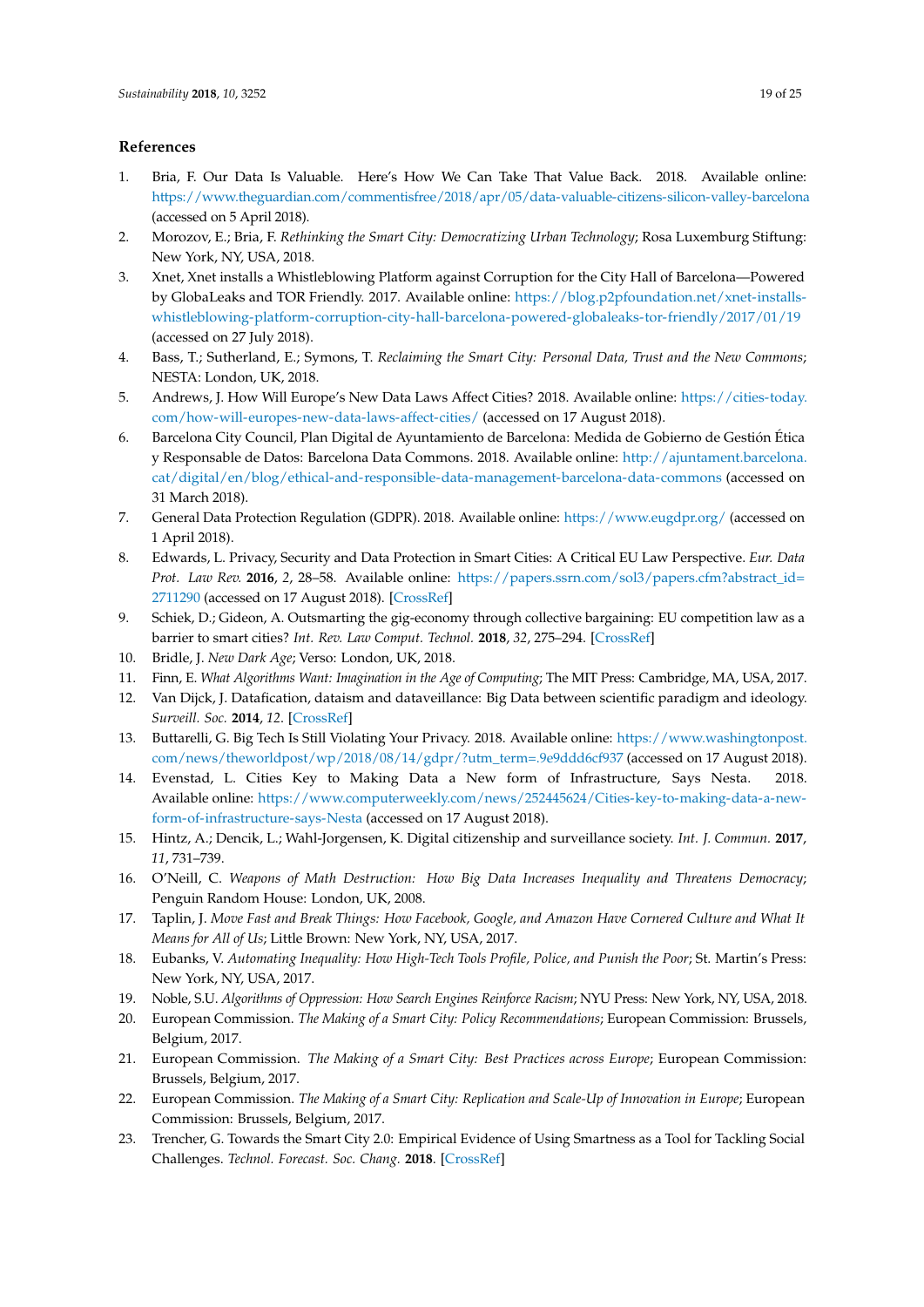- <span id="page-19-22"></span><span id="page-19-0"></span>24. Kitchin, R. *The Data Revolution: Big Data, Open Data, Data Infrastructures & Their Consequences*; Sage: London, UK, 2014.
- <span id="page-19-21"></span><span id="page-19-1"></span>25. Karvonen, A.; Cugurullo, F.; Caprotti, F. *Inside Smart Cities: Place, Politics and Urban Innovation*; Routledge: London, UK, 2018.
- <span id="page-19-23"></span><span id="page-19-18"></span>26. Marvin, S.; Luque-Ayala, A.; McFarlane, C. *Smart Urbanism: Utopian Vision or False Dawn?* Routledge: New York, NY, USA, 2015.
- 27. Willis, K.S.; Aurigi, A. *Digital and Smart Cities*; Routledge: Oxon, UK, 2018.
- <span id="page-19-2"></span>28. Sadowski, J.; Pasquale, F. The Spectrum of Control: A social theory of the smart city. *First Monday* **2015**, *20*. [\[CrossRef\]](http://dx.doi.org/10.5210/fm.v20i7.5903)
- <span id="page-19-3"></span>29. Evans, J.; Karvonen, A.; Raven, R. *The Experimental City*; Routledge: London, UK, 2016.
- <span id="page-19-17"></span>30. Marvin, S.; Bulkeley, H.; Mai, L.; McCormick, K.; Palgan, Y.V. *Urban Living Labs: Experimenting with City Futures*; Routledge: London, UK, 2018.
- <span id="page-19-4"></span>31. Karvonen, A. The city of permanent experiments? In *Innovating Climate Governance: Moving Beyond Experiments*; Turnheim, B., Kivimaa, P., Berkhout, F., Eds.; Cambridge University Press: Cambridge, UK, 2018; pp. 201–215.
- <span id="page-19-5"></span>32. Barcelona City Council, Barcelona City Council Digital Plan 2017–2020: A Government Measure for Open Digitization: Free Software and Agile Development of Public Administration Services. 2017. Available online: [http://ajuntament.barcelona.cat/digital/en/blog/barcelona-digital-government-open](http://ajuntament.barcelona.cat/digital/en/blog/barcelona-digital-government-open-agile-and-participatory)[agile-and-participatory](http://ajuntament.barcelona.cat/digital/en/blog/barcelona-digital-government-open-agile-and-participatory) (accessed on 31 March 2018).
- <span id="page-19-6"></span>33. Fielding, N.G. Triangulation and Mixed Methods Designs: Data Integration with New Research Technologies. *J. Mixed Methods Res.* **2012**, *6*, 124–126. [\[CrossRef\]](http://dx.doi.org/10.1177/1558689812437101)
- <span id="page-19-7"></span>34. Calzada, I.; Cowie, P. Beyond Data-Driven Smart City-Regions? Rethinking Stakeholder-Helixes Strategies. *Regions* **2017**, *308*, 25–28. [\[CrossRef\]](http://dx.doi.org/10.1080/13673882.2017.11958675)
- <span id="page-19-8"></span>35. Barcelona City Council, BITS, Barcelona Initiative for Technological Sovereignty. 2016. Available online: <https://bits.city/> (accessed on 10 December 2016).
- <span id="page-19-9"></span>36. Wallace, N.; Castro, D. *The Impact of the EU's New Data Protection Regulation on AI*; Centre for Data Innovation: Washington, DC, USA, 2018.
- <span id="page-19-10"></span>37. Chu, B. Angela Merkel at Davos. 2018. Available online: [https://www.independent.co.uk/news/business/](https://www.independent.co.uk/news/business/analysis-and-features/angela-merkel-davos-2018-speech-trump-what-did-she-say-germany-a8176021.html) [analysis-and-features/angela-merkel-davos-2018-speech-trump-what-did-she-say-germany-a8176021.](https://www.independent.co.uk/news/business/analysis-and-features/angela-merkel-davos-2018-speech-trump-what-did-she-say-germany-a8176021.html) [html](https://www.independent.co.uk/news/business/analysis-and-features/angela-merkel-davos-2018-speech-trump-what-did-she-say-germany-a8176021.html) (accessed on 10 March 2018).
- <span id="page-19-11"></span>38. Almirall, E.; Wareham, J.; Ratti, C.; Conesa, P.; Bria, F.; Gaviria, A.; Edmondson, A. Smart cities at the crossroads: New tensions in the city transformation. *Calif. Manag. Rev.* **2017**, *59*, 141–152. [\[CrossRef\]](http://dx.doi.org/10.1177/0008125616683949)
- <span id="page-19-16"></span>39. Caragliu, A.; Del Bo, C. The Economics of Smart City Policies. *Sci. Reg.* **2018**, *17*, 81–104.
- <span id="page-19-20"></span>40. Cardullo, P.; Kitchin, R. Being a 'Citizen' in the Smart City: Up and Down the Scaffold of Smart Citizen Participation in Dublin, Ireland. *GeoJournal* **2018**, *78*, 1–13. [\[CrossRef\]](http://dx.doi.org/10.1007/s10708-018-9845-8)
- <span id="page-19-19"></span>41. Christl, W.; Spiekermann, S. Networks of Control: Corporate Surveillance, Digital Tracking, Big Data and Privacy. 2016. Available online: [http://crackedlabs.org/dl/Christl\\_Spiekermann\\_Networks\\_Of\\_Control.pdf](http://crackedlabs.org/dl/Christl_Spiekermann_Networks_Of_Control.pdf) (accessed on 17 August 2018).
- <span id="page-19-12"></span>42. Christl, W. Corporate Surveillance in Everyday Life. How Companies Collect, Combine, Analyze, Trade, and Use Personal Data on Billions. A Report by Cracked Labs. 2017. Available online: [http://crackedlabs.](http://crackedlabs.org/en/corporate-surveillance/info) [org/en/corporate-surveillance/info](http://crackedlabs.org/en/corporate-surveillance/info) (accessed on 17 August 2018).
- <span id="page-19-13"></span>43. Solon, O. Georges Soros: Facebook and Google a Menace to Society. 2018. Available online: [https://www.](https://www.theguardian.com/business/2018/jan/25/george-soros-facebook-and-google-are-a-menace-to-society) [theguardian.com/business/2018/jan/25/george-soros-facebook-and-google-are-a-menace-to-society](https://www.theguardian.com/business/2018/jan/25/george-soros-facebook-and-google-are-a-menace-to-society) (accessed on 26 February 2018).
- <span id="page-19-14"></span>44. Morozov, E. The Rise of Data and the Death of Politics. 2014. Available online: [https://www.theguardian.](https://www.theguardian.com/technology/2014/jul/20/rise-of-data-death-of-politics-evgeny-morozov-algorithmic-regulation) [com/technology/2014/jul/20/rise-of-data-death-of-politics-evgeny-morozov-algorithmic-regulation](https://www.theguardian.com/technology/2014/jul/20/rise-of-data-death-of-politics-evgeny-morozov-algorithmic-regulation) (accessed on 10 November 2016).
- 45. Morozov, E. So You Want to Switch Off Digitally? I'm Afraid That Will Cost You. 2017. Available online: [https://www.theguardian.com/commentisfree/2017/feb/19/right-to-disconnect-digital](https://www.theguardian.com/commentisfree/2017/feb/19/right-to-disconnect-digital-gig-economy-evgeny-morozov)[gig-economy-evgeny-morozov](https://www.theguardian.com/commentisfree/2017/feb/19/right-to-disconnect-digital-gig-economy-evgeny-morozov) (accessed on 19 March 2017).
- <span id="page-19-15"></span>46. Morozov, E. *Capitalismo Big Tech ¿Welfare o Neofeudalismo Digital?* Enclave de Libros Ediciones: Madrid, Spain, 2018.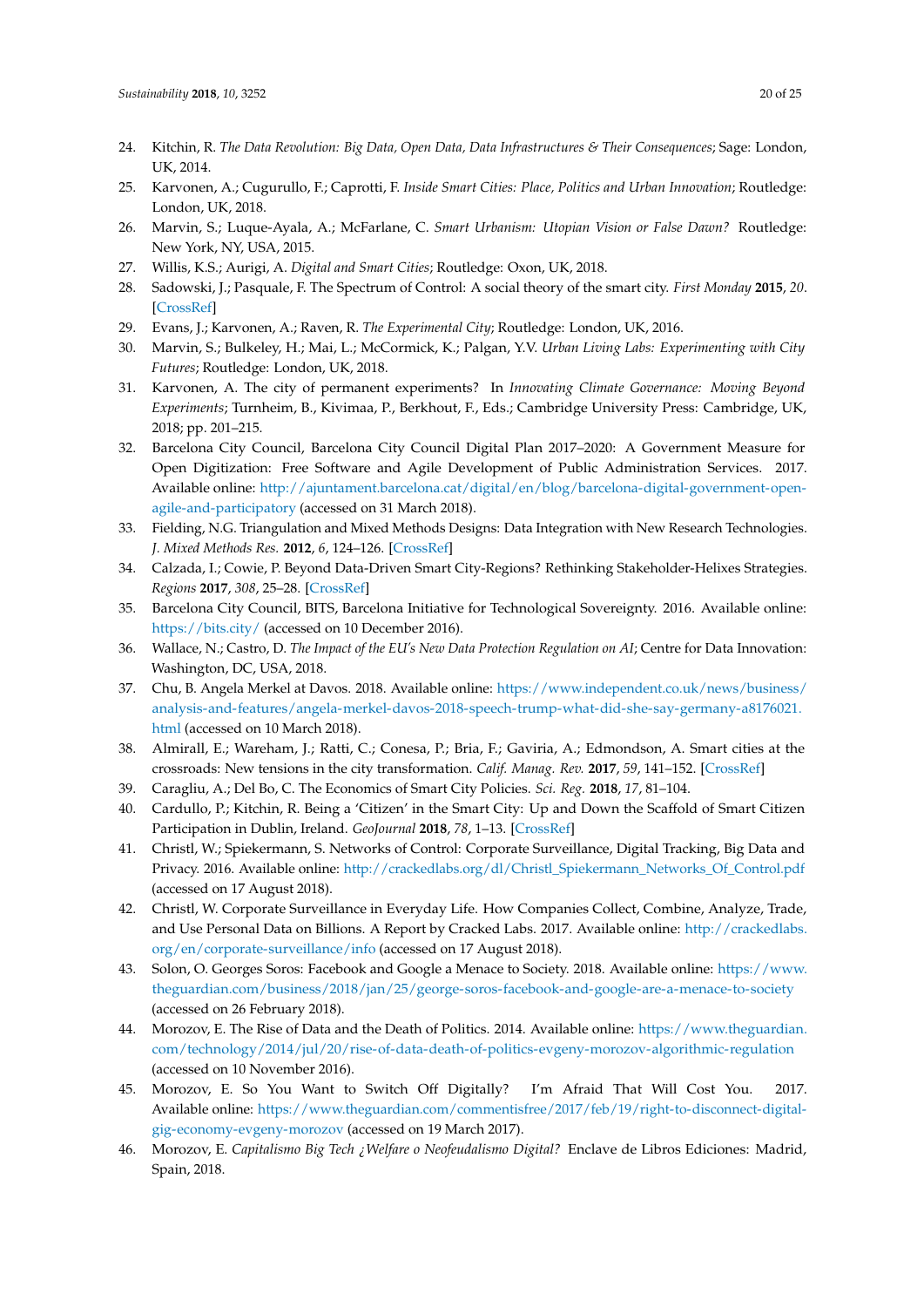- <span id="page-20-0"></span>47. Stucke, E.; Grunes, A.P. Data-Opolies. 2017. Available online: [https://ssrn.com/abstract=927018orhttp:](https://ssrn.com/abstract=927018 or http://dx.doi.org/10.2139/ssrn.2927018) [//dx.doi.org/10.2139/ssrn.2927018](https://ssrn.com/abstract=927018 or http://dx.doi.org/10.2139/ssrn.2927018) (accessed on 3 March 2017).
- <span id="page-20-1"></span>48. Stucke, E. Should We Be Concerned About Data-Opolies? 2018. Available online: [https://ssrn.com/](https://ssrn.com/abstract=3144045) [abstract=3144045](https://ssrn.com/abstract=3144045) (accessed on 8 April 2018).
- <span id="page-20-2"></span>49. Bucher, T. Want to Be on Top? Algorithmic Power and the Threat of Invisibility on Facebook. *New Media Soc.* **2012**, *14*, 1164–1180. [\[CrossRef\]](http://dx.doi.org/10.1177/1461444812440159)
- <span id="page-20-3"></span>50. Cadwalladr, C.; Graham-Harrison, E. Revealed: 50 million Facebook Profiles Harvested for Cambridge Analytica in Major Data Breach. 2018. Available online: [https://www.theguardian.com/news/2018/mar/](https://www.theguardian.com/news/2018/mar/17/cambridge-analytica-facebook-influence-us-election) [17/cambridge-analytica-facebook-influence-us-election](https://www.theguardian.com/news/2018/mar/17/cambridge-analytica-facebook-influence-us-election) (accessed on 19 March 2018).
- 51. Lupton, D. You Are Your Data: Self-Tracking Practices and Concepts of Data. In *Lifelogging: Digital Self-Tracking and Lifelogging—Between Disruptive Technology and Cultural Transformation*; Seike, S., Ed.; Springer: Wiesbaden, Germany, 2016; pp. 61–79.
- <span id="page-20-4"></span>52. Lupton, D.; Michael, M. Depends on Who's Got the Data: Public Understandings of Personal Digital Dataveillance. *Surveill. Soc.* **2017**, *15*, 254–268. [\[CrossRef\]](http://dx.doi.org/10.24908/ss.v15i2.6332)
- <span id="page-20-5"></span>53. Acuto, M. Global science for city policy. *Science* **2018**, *359*, 165–166. [\[CrossRef\]](http://dx.doi.org/10.1126/science.aao2728) [\[PubMed\]](http://www.ncbi.nlm.nih.gov/pubmed/29326264)
- <span id="page-20-6"></span>54. Coletta, C.; Kitchin, R. Algorithmic governance: Regulating the 'heartbeat' of a city using the Internet of Things. *Big Data Soc.* **2017**, *4*, 1–16. [\[CrossRef\]](http://dx.doi.org/10.1177/2053951717742418)
- 55. Danaher, J.; Hogan, M.J.; Noone, C.; Kennedy, R.; Behan, A.; De Paor, A.; Felzmann, H.; Haklay, M.; Khoo, S.M.; Morison, J.; et al. Algorithmic governance: Developing a research agenda through the power of collective intelligence. *Big Data Soc.* **2017**, *4*, 1–21. [\[CrossRef\]](http://dx.doi.org/10.1177/2053951717726554)
- <span id="page-20-7"></span>56. Calzada, I.; Cobo, C. Unplugging: Deconstructing the Smart City. *J. Urban Technol.* **2015**, *22*, 23–43. [\[CrossRef\]](http://dx.doi.org/10.1080/10630732.2014.971535)
- <span id="page-20-8"></span>57. Nilssen, M. To the smart city and beyond? Developing a typology of smart urban innovation. *Technological Forecast. Soc. Chang.* **2018**. [\[CrossRef\]](http://dx.doi.org/10.1016/j.techfore.2018.07.060)
- <span id="page-20-9"></span>58. Calzada, I. The Technopolitics of Data and Smart Devolution in City-Regions: Comparing Glasgow, Bristol, Barcelona, and Bilbao. *Systems* **2017**, *5*, 18. [\[CrossRef\]](http://dx.doi.org/10.3390/systems5010018)
- <span id="page-20-10"></span>59. Joss, S. Future cities: Asserting public governance. *Palgrave Commun.* **2018**, *4*, 1–4. [\[CrossRef\]](http://dx.doi.org/10.1057/s41599-018-0087-7)
- 60. Shin, Y.; Shin, D. Modelling Community Resources and Communications Mapping for Strategic Inter-Organizational Problem Solving and Civic Engagement. *J. Urban Technol.* **2016**, *23*, 47–66. [\[CrossRef\]](http://dx.doi.org/10.1080/10630732.2016.1175826)
- 61. Shin, D. Ubiquitous city: Urban technologies, urban infrastructure and urban informatics. *J. Inf. Sci.* **2009**, *35*, 515–526. [\[CrossRef\]](http://dx.doi.org/10.1177/0165551509100832)
- <span id="page-20-11"></span>62. Thomas, V.; Wang, D.; Mullagh, L.; Dunn, N. Where's Wally? In Search of Citizen Perspectives on the Smart City. *Sustainability* **2016**, *8*, 207. [\[CrossRef\]](http://dx.doi.org/10.3390/su8030207)
- <span id="page-20-12"></span>63. Bulkeley, H.; Breitfuss, M.; Coenen, L.; Frantzeskaki, N.; Fuenfschilling, L.; Grillitsch, M.; Hartmann, C.; Kronsell, A.; McCormick, K.; Marvin, S.; et al. Working Paper on Urban living Labs and Urban Sustainability Transitions. GUST Governance of Urban Sustainability Transitions. 2015. Available online: <http://www.urbanlivinglabs.net/p/publications.html> (accessed on 9 March 2018).
- <span id="page-20-17"></span>64. Evans, J. Trials and Tribulations: Problematizing the City through/as Urban Experimentation. *Geogr. Compass* **2016**, *10*, 429–443. [\[CrossRef\]](http://dx.doi.org/10.1111/gec3.12280)
- <span id="page-20-15"></span>65. Kronsell, A.; Mukhtar-Landgren, D. Experimental Governance: The Role of Municipalities in Urban Living Labs. *Eur. Plan. Stud.* **2018**, 1–20. [\[CrossRef\]](http://dx.doi.org/10.1080/09654313.2018.1435631)
- 66. Scholl, C.; Kemp, R. City Labs as Vehicles for Innovation in Urban Planning Processes. *Urban Plan.* **2016**, *1*, 89–102. [\[CrossRef\]](http://dx.doi.org/10.17645/up.v1i4.749)
- <span id="page-20-18"></span>67. Schuurman, D.; De Marez, L.; Ballon, P. The Impact of Living Lab Methodology on Open Innovation Contributions and Outcomes. *Technol. Innov. Manag. Rev.* **2016**, *1*, 7–16. [\[CrossRef\]](http://dx.doi.org/10.22215/timreview/956)
- <span id="page-20-16"></span>68. Almirall, E.; Wareham, J. Living labs: Arbiters of mid-and ground-level innovation. *Technol. Anal. Strat. Manag.* **2011**, *23*, 87–102. [\[CrossRef\]](http://dx.doi.org/10.1080/09537325.2011.537110)
- <span id="page-20-13"></span>69. Von Wirth, T.; Fuenfschilling, L.; Frantzeskaki, N.; Coenen, L. Impacts of urban living labs on sustainability transitions: Mechanisms and strategies for systemic change through experimentation. *Eur. Plan. Stud.* **2018**, 1–29. [\[CrossRef\]](http://dx.doi.org/10.1080/09654313.2018.1504895)
- <span id="page-20-14"></span>70. Mora, L.; Bolici, R.; Deakin, M. The First Two Decades of Smart-City Research: A Bibliometric Analysis. *J. Urban Technol.* **2017**, *24*, 3–27. [\[CrossRef\]](http://dx.doi.org/10.1080/10630732.2017.1285123)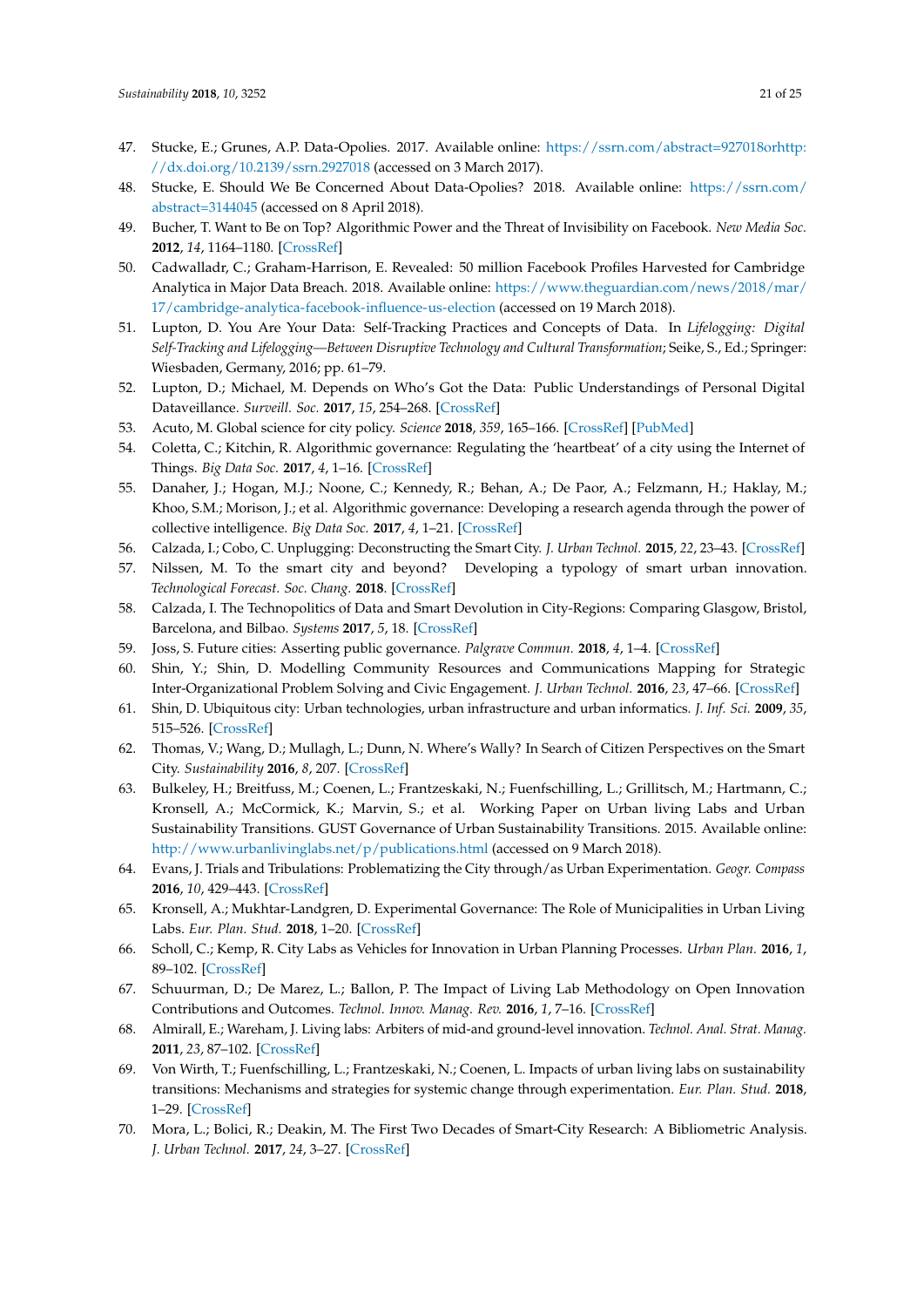- <span id="page-21-0"></span>71. De Jong, M.; Joss, S.; Schraven, D.; Zhan, C.; Weijnen, M. Sustainable-smart-resilient-low carbon-eco-knowledge cities; making sense of a multitude of concepts promoting sustainable urbanization. *J. Clean. Prod.* **2015**, *109*, 25–38. [\[CrossRef\]](http://dx.doi.org/10.1016/j.jclepro.2015.02.004)
- <span id="page-21-1"></span>72. Saunders, T.; Baeck, P. *Rethinking Smart Cities from the Ground Up*; NESTA: London, UK, 2015.
- <span id="page-21-2"></span>73. Kitchin, R. Reframing, Reimagining and Remaking Smart Cities. The Programmable City Working Paper 20. 2016. Available online: <https://osf.io/cyjhg/> (accessed on 7 February 2017).
- <span id="page-21-3"></span>74. Bull, R.; Azennoud, M. Smart citizens for smart cities: Participating in the future. *Proc. Inst. Civ. Eng. Energy.* **2016**, *169*, 93–101. [\[CrossRef\]](http://dx.doi.org/10.1680/jener.15.00030)
- <span id="page-21-13"></span>75. Hemment, D.; Townsend, A. *Smart Citizens*; Future Everything Publications: Manchester, UK, 2013.
- 76. Noveck, B.S. *Smart Citizens, Smarter State: The Technologies of Expertise and the Future of Governing*; Harvard University Press: Cambridge, MA, USA, 2015.
- <span id="page-21-11"></span>77. Niederer, S.; Priester, R. Smart Citizens: Exploring the Tools of the Urban Bottom-Up Movement. *Comput. Support. Cooperative Work (CSCW)* **2016**, *25*, 137–152. [\[CrossRef\]](http://dx.doi.org/10.1007/s10606-016-9249-6)
- <span id="page-21-14"></span>78. Waag. A Manifesto for Smart Citizens. 2016. Available online: [http://waag.org/en/blog/manifesto-smart](http://waag.org/en/blog/manifesto-smart-citizens)[citizens](http://waag.org/en/blog/manifesto-smart-citizens) (accessed on 20 December 2016).
- <span id="page-21-20"></span>79. Capdevilla, I.; Zarlenga, M. Smart City or Smart Citizens? The Barcelona Case. 2015. Available online: <http://dx.doi.org/10.2139/ssrn.2585682> (accessed on 7 July 2018).
- <span id="page-21-4"></span>80. Gutiérrez-Rubí, A. *Smart Citizens: Ciudades a Escala Humana*; Barcelona: Catalonia, Spain, 2017.
- <span id="page-21-5"></span>81. The Royal Society. *Data Management and Use: Governance in the 21st Century*; The Royal Society: London, UK, 2017.
- <span id="page-21-12"></span>82. Coletta, C.; Heaphy, L.; Perng, S.-Y.; Waller, L. Data-driven cities? Digital urbanism and its proxies: Introduction. *Tecnoscienza Ital. J. Sci. Technol. Stud.* **2017**, *8*, 5–18.
- 83. Burns, R.; Daltan, C.M.; Thatcher, J.E. Critical Data, Critical Technology in Theory and Practice. *Prof. Geographer.* **2018**, *70*, 126–128. [\[CrossRef\]](http://dx.doi.org/10.1080/00330124.2017.1325749)
- <span id="page-21-15"></span>84. Ojo, A.; Curry, E.; Zeleti, F.A. A Tale of Open Data Innovations in Five Smart Cities. In Proceedings of the 48th Hawaii International Conference on Systems Sciences, Kauai, HI, USA, 5–8 January 2015; pp. 2326–2335. [\[CrossRef\]](http://dx.doi.org/10.1109/HICSS.2015.280)
- <span id="page-21-18"></span>85. Baeck, P. *Data for Good: How Big and Open Data Can Be Used for the Common Good*; NESTA: London, UK, 2015.
- <span id="page-21-27"></span><span id="page-21-19"></span>86. Gray, J.; Lämmerhirt, D. *Data and The City: How Can Public Data Infrastructures Change Lives in Urban Regions*; Open Knowledge: Cambridge, UK, 2017.
- <span id="page-21-21"></span>87. Harari, Y.N. Yuval Noah Harari on Big Data, Google and the End of Free Will. 2016. Available online: <https://www.ft.com/content/50bb4830-6a4c-11e6-ae5b-a7cc5dd5a28c> (accessed on 10 November 2016).
- <span id="page-21-22"></span>88. Morozov, E.; Bria, F. Roundtable Session—A New Deal on Data: What Role for Cities? Smart City Expo World Congress. 2017. Available online: <https://www.youtube.com/watch?v=1cakaaip2Vw> (accessed on 1 February 2017).
- <span id="page-21-24"></span>89. Shilton, K. When They Are Your Big Data: Participatory Data Practices as a Lens on Big Data. In *Big Data is Not a Monolith*; Sugimoto, C., Ekbia, H., Mattioli, M., Eds.; MIT Press: Boston, MA, USA, 2016.
- <span id="page-21-25"></span>90. PWC. *From Concept to Applied Solutions: Data-Driven Cities*; PWC: London, UK. 2016.
- <span id="page-21-26"></span>91. Ashton, P.; Weber, R.; Zook, M. The cloud, the crowd, and the city: How new data practices reconfigure urban governance. *Big Data Soc.* **2017**, *4*, 1–5. [\[CrossRef\]](http://dx.doi.org/10.1177/2053951717706718)
- <span id="page-21-23"></span>92. Kelleher, J.D.; Tierney, B. *Data Science*; The MIT Press: Cambridge, MA, USA, 2018.
- <span id="page-21-6"></span>93. Lohr, S. *Data-ism: Inside the Big Data Revolution*; Oneworld Publications: London, UK, 2015.
- <span id="page-21-7"></span>94. Acuto, M.; Steenmans, K.; Iwaszuk, E.; Ortega-Garza, L. Informing urban governance? Boundary-spanning organisations and the ecosystem of urban data. *Area* **2018**, 1–10. [\[CrossRef\]](http://dx.doi.org/10.1111/area.12430)
- <span id="page-21-8"></span>95. Kitchin, R. Thinking critically about and researching algorithms. *Inf. Commun. Soc.* **2017**, *20*, 14–29. [\[CrossRef\]](http://dx.doi.org/10.1080/1369118X.2016.1154087)
- <span id="page-21-9"></span>96. Gerlitz, C.; Helmond, A. The like economy: Social buttons and the data-intensive web. *New Media Soc.* **2013**, *15*, 1348–1365. [\[CrossRef\]](http://dx.doi.org/10.1177/1461444812472322)
- <span id="page-21-10"></span>97. Scholz, T. *Platform Cooperativism: Challenging the Corporate Sharing Economy*; Rosa Luxemburg Stiftung: New York, NY, USA, 2016.
- <span id="page-21-16"></span>98. Ostrom, E. Beyond Markets and States: Polycentric Governance of Complex Economic Systems. *Am. Econ. Rev.* **2010**, *100*, 1–33. [\[CrossRef\]](http://dx.doi.org/10.1257/aer.100.3.641)
- <span id="page-21-17"></span>99. Subirats, J.; Rendueles, C. *Los Bienes Comunes ¿Oportunidad o Espejismo?* Icaria: Barcelona, Spain, 2016.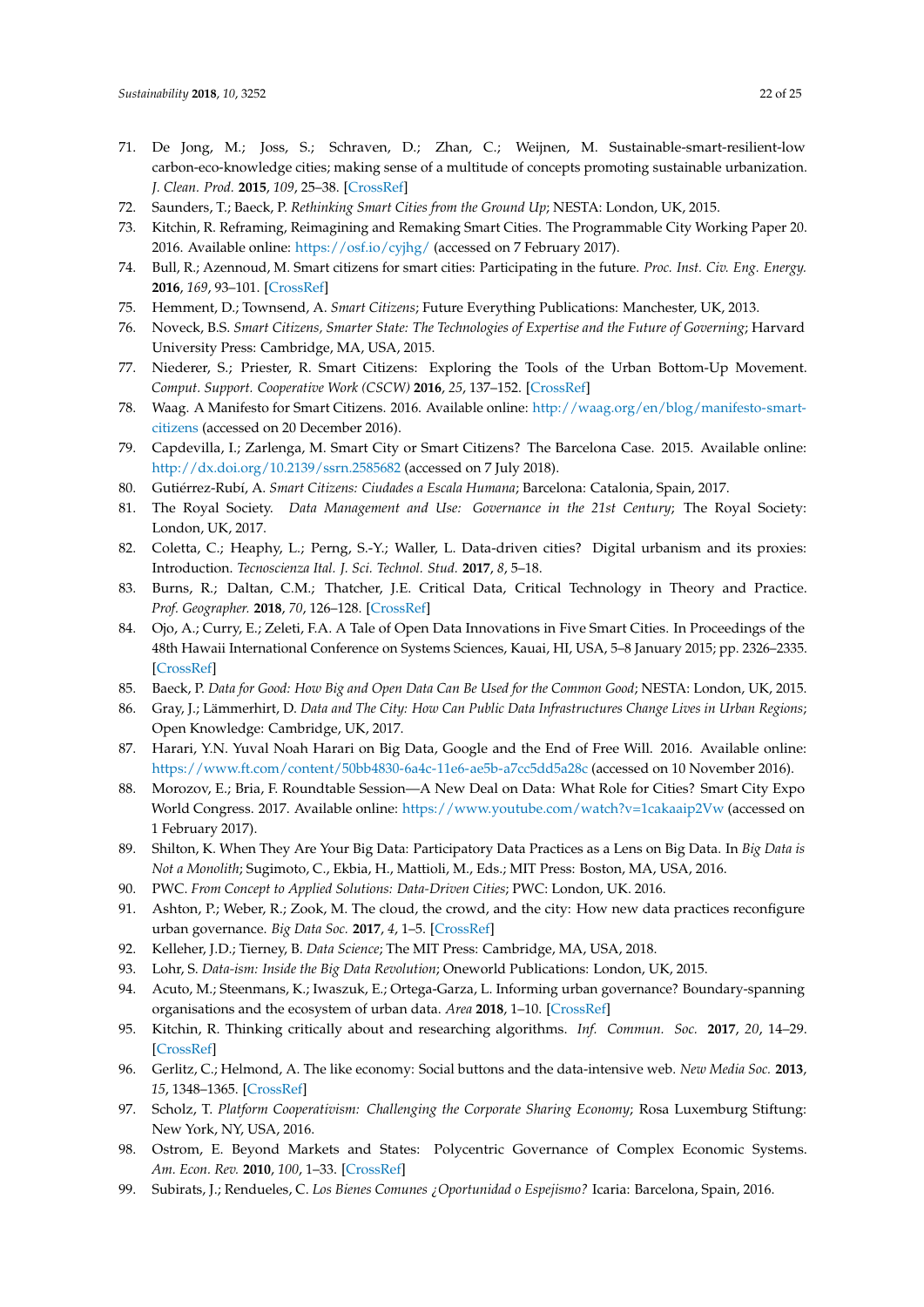- <span id="page-22-25"></span><span id="page-22-22"></span>100. Hardin, G. The tragedy of the commons. *Science* **1968**, *162*, 1243–1248. [\[CrossRef\]](http://dx.doi.org/10.1080/19390450903037302) [\[PubMed\]](http://www.ncbi.nlm.nih.gov/pubmed/5699198)
- <span id="page-22-23"></span>101. Aragón, P.; Kaltenbrunner, A.; Calleja-López, A.; Pereira, A.; Monterde, A.; Barandiaran, X.; Gómez, V. Deliberative Platform Design: The Case Study of the Online Discussions in Decidim Barcelona. In *Social Informatics*; Ciampaglia, G.L., Mashhadi, A., Yasseri, T., Eds.; Springer International Publishing: Cham, UK, 2018.
- <span id="page-22-24"></span><span id="page-22-15"></span>102. Bianchi, I. The post-political meaning of the concept of commons: The regulation of the urban commons in Bologna. *Space Polity* **2018**, 1–20. [\[CrossRef\]](http://dx.doi.org/10.1080/13562576.2018.1505492)
- <span id="page-22-0"></span>103. Alosi, A. Commoditized Workers: Case Study Research on Labor Law Issues Arising from a Set of on-Demand/Gig Economy Platforms. *Comp. Labor Law Policy J.* **2016**, *37*, 653.
- <span id="page-22-1"></span>104. Replicate EU Project: City-to-City-Learning Programme. 2018. Available online: <www.replicate-project.eu> (accessed on 18 August 2018).
- <span id="page-22-2"></span>105. Atkin, R. Stop Replacing London's Phone Boxes with Corporate Surveillance. 2018. Available online: <https://www.wired.co.uk/article/linkuk-bt-google-free-wifi-and-calls-london> (accessed on 17 August 2018).
- <span id="page-22-26"></span>106. Cherry, M. Beyond misclassification: The digital transformation of work. *Comp. Labour Law Policy Rev.* **2016**, *37*, 1–27.
- 107. Levy, K.; Barocas, S. Refractive surveillance: Monitoring customers to manage workers. *Int. J. Commun.* **2018**, *12*, 1166–1188.
- 108. Andrews, L. *I Know Who You Are and I Saw What You Did: Social Networks and the Death of Privacy*; Free Press: New York, NY, USA, 2013.
- 109. Lightfoot, G.; Wisnieski, T.P. Information asymmetry and power in a surveillance society. *Inf. Organ.* **2014**, *24*, 214–235. [\[CrossRef\]](http://dx.doi.org/10.1016/j.infoandorg.2014.09.001)
- <span id="page-22-3"></span>110. Manzerolle, V.; Smeltzer, S. Consumer databases and the commercial mediation of identity: A medium theory analysis. *Surveill. Soc.* **2011**, *8*, 323–337. [\[CrossRef\]](http://dx.doi.org/10.24908/ss.v8i3.4167)
- <span id="page-22-4"></span>111. Jun, M. Blockchain government—A next form of infrastructure for the twenty-first century. *J. Open Innov. Technol. Market Complex.* **2018**, *4*, 1–7. [\[CrossRef\]](http://dx.doi.org/10.1186/s40852-018-0086-3)
- <span id="page-22-5"></span>112. Vanolo, A. Is there anybody out there? The place and role of citizens in tomorrow's smart cities. *Futures* **2016**, *82*, 26–36. [\[CrossRef\]](http://dx.doi.org/10.1016/j.futures.2016.05.010)
- <span id="page-22-6"></span>113. De Waal, M.; Dignum, M. The citizen in the smart city. How the smart city could transform citizenship. *Inf. Technol.* **2017**, *59*, 263–273. [\[CrossRef\]](http://dx.doi.org/10.1515/itit-2017-0012)
- <span id="page-22-7"></span>114. Greenfield, A. *Radical Technologies: The Design of Everyday Life*; Verso: London, UK, 2017.
- <span id="page-22-8"></span>115. Hollands, R.G. Critical interventions into the corporate smart city. *Camb. J. Reg. Econ. Soc.* **2014**, *8*, 61–77. [\[CrossRef\]](http://dx.doi.org/10.1093/cjres/rsu011)
- <span id="page-22-9"></span>116. Calzada, I. From Smart Cities to Experimental Cities? In *Co-Designing Economies in Transition: Radical Approaches in Dialogue with Contemplative Social Sciences*; Giorgino, V.M.B., Walsh, Z.D., Eds.; Palgrave Macmillan: Cham, UK, 2018; pp. 191–217.
- <span id="page-22-10"></span>117. Arnstein, S.R. A ladder of citizen participation. *J. Am. Inst. Plan.* **1969**, *35*, 216–224. [\[CrossRef\]](http://dx.doi.org/10.1080/01944366908977225)
- <span id="page-22-11"></span>118. Kitchin, R. The Realtimeness of Smart Cities. *Tecnoscienza Ital. J. Sci. Technol. Stud.* **2017**, *8*, 19–41.
- <span id="page-22-12"></span>119. Datacity Numa. 2018. Available online: <http://datacity.numa.co/> (accessed on 19 March 2018).
- <span id="page-22-13"></span>120. Campbell, T. *Beyond Smart Cities: How Cities Network, Learn and Innovate*; Earthscan: Oxon, UK, 2012.
- <span id="page-22-14"></span>121. Hajer, M.A.; Dassen, T. *Smart about Cities: Visualising the Challenge for 21st Century Urbanism*; Nai010 Publishers: Amsterdam, The Netherlands, 2014.
- <span id="page-22-16"></span>122. Mora, L.; Bolici, R. The Development Process of Smart City Strategies: The Case of Barcelona. In Proceedings of the 1st International City Regeneration Congress, Tampere, Finland, 3–4 September 2015.
- <span id="page-22-17"></span>123. Mora, L.; Bolici, R. How to Become a Smart City: Learning from Amsterdam. In *Smart and Sustainable Planning for Cities and Regions: Results of SSPCR 2015*; Bisello, A., Vettorato, D., Stephens, R., Elisei, P., Eds.; Springer International Publishing: Cham, UK, 2017; pp. 251–266.
- <span id="page-22-18"></span>124. Caprotti, F.; Cowley, R. Interrogating Urban Experiments. *Urban Geogr.* **2017**, *38*, 1441–1450. [\[CrossRef\]](http://dx.doi.org/10.1080/02723638.2016.1265870)
- <span id="page-22-19"></span>125. Decode (DEcentralised Citizens Owned Data Ecosystem). *D.5.3. Data Analysis Methods and First Results from Pilots*; Decode: Barcelona, Spain, 2018.
- <span id="page-22-20"></span>126. Sassen, S. Predatory Formations Dressed in Wall Street Suits and Algorithmic Math. *Sci. Technol. Soc.* **2017**, *22*, 6–20. [\[CrossRef\]](http://dx.doi.org/10.1177/0971721816682783)
- <span id="page-22-21"></span>127. March, H.; Ribera-Fumaz, R. Smart contradictions: The politics of making Barcelona a self-sufficient city. *Eur. Urban Reg. Stud.* **2016**, *23*, 816–830. [\[CrossRef\]](http://dx.doi.org/10.1177/0969776414554488)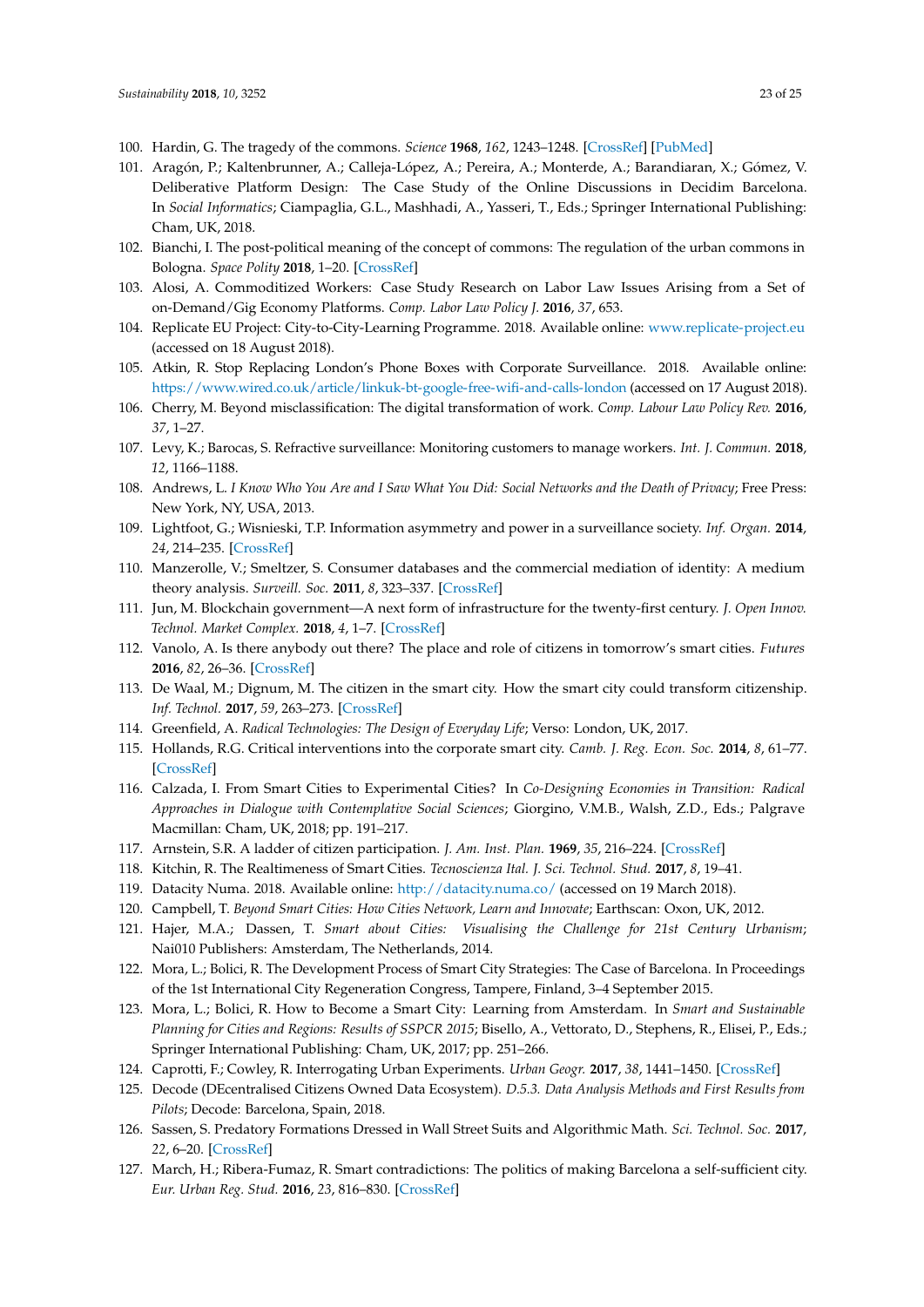- <span id="page-23-24"></span><span id="page-23-23"></span><span id="page-23-22"></span><span id="page-23-0"></span>128. Barcelona City Council, Barcelona Ciutat Digital: A Roadmap Toward Technological Sovereignty. 2016. Available online: [http://ajuntament.barcelona.cat/estaregiadigital/upload\\_Digital.pdf](http://ajuntament.barcelona.cat/estaregiadigital/upload_Digital.pdf) (accessed on 21 March 2018).
- <span id="page-23-1"></span>129. DEcentralised Citizens Owned Data Ecosystem (Decode). 2018. Available online: <www.decodeproject.eu> (accessed on 19 March 2018).
- <span id="page-23-2"></span>130. Roio, D. *Algorithmic Sovereignty*; University of Plymouth: Plymouth, UK, 2018.
- <span id="page-23-3"></span>131. Islar, M.; Irgil, E. Grassroots practices of citizenship and politicization in the urban: The case of right to the city initiatives in Barcelona. *Citizsh. Stud.* **2018**, *22*, 491–506. [\[CrossRef\]](http://dx.doi.org/10.1080/13621025.2018.1477919)
- 132. Mazzucato, M. *The Entrepreneurial State: Debunking Public vs. Private Sector Myths*; Public Affairs: New York, NY, USA, 2015.
- <span id="page-23-4"></span>133. Calzada, I. Problematizing and Politicizing Smart City-Regions: Is Devolution Smart? *Territorio* **2017**, *83*, 37–47. [\[CrossRef\]](http://dx.doi.org/10.3280/TR2017-083005)
- <span id="page-23-5"></span>134. Eizaguirre, S. Comparing Social Innovation Initiatives in Barcelona and Bilbao. Looking at Associative Participation in the Governance of Citizens' Rights. *Rev. Catal. Sociol.* **2016**, *31*, 19–33. [\[CrossRef\]](http://dx.doi.org/10.2436/20.3005.01.69)
- <span id="page-23-6"></span>135. Blanco, I.; Salazar, Y.; Bianchi, I. Transforming Barcelona's Urban Model? Limits and Potentials for Radical Change under a Radical Left Government. 2017. Available online: [http://www.urbantransformations.ox.ac.uk/](http://www.urbantransformations.ox.ac.uk/blog/2017/transforming-barcelonas-urban-model-limits-and-potentials-for-radical-change-under-a-radical-left-government/) [blog/2017/transforming-barcelonas-urban-model-limits-and-potentials-for-radical-change-under-a-radical](http://www.urbantransformations.ox.ac.uk/blog/2017/transforming-barcelonas-urban-model-limits-and-potentials-for-radical-change-under-a-radical-left-government/)[left-government/](http://www.urbantransformations.ox.ac.uk/blog/2017/transforming-barcelonas-urban-model-limits-and-potentials-for-radical-change-under-a-radical-left-government/) (accessed on 19 March 2017).
- <span id="page-23-7"></span>136. Bollier, D. The City as a Commons. 2016. Available online: <https://www.youtube.com/wtch?v=z3itmhDuem8> (accessed on 1 February 2017).
- 137. Borch, C.; Kornberger, M. *Urban Commons: Rethinking the City*; Routledge: London, UK, 2015.
- <span id="page-23-8"></span>138. Foster, S.; Iaione, C. The City as a Commons. *Yale Law Policy Rev.* **2016**, *34*, 2. [\[CrossRef\]](http://dx.doi.org/10.2139/ssrn.2653084)
- <span id="page-23-9"></span>139. Rossi, U. The Variegated Economics and the Potential Politics of the Smart City. *Territ. Politics Gov.* **2016**, *4*, 337–353. [\[CrossRef\]](http://dx.doi.org/10.1080/21622671.2015.1036913)
- <span id="page-23-10"></span>140. Tõnurist, P.; Kattel, R.; Lember, V. Innovation Labs in the Public Sector: What They Are and What They Do? *Public Manag. Rev.* **2017**, *19*, 1455–1479. [\[CrossRef\]](http://dx.doi.org/10.1080/14719037.2017.1287939)
- <span id="page-23-11"></span>141. Bakıcı, T.; Almirall, E.; Wareham, J. A Smart City Initiative: The Case of Barcelona. *J. Knowl. Econ.* **2013**, *4*, 135–148. [\[CrossRef\]](http://dx.doi.org/10.1007/s13132-012-0084-9)
- <span id="page-23-21"></span>142. Degen, M.; García, M. The Transformation of the 'Barcelona Model': An Analysis of Culture, Urban Regeneration and Governance. *Int. J. Urban Reg. Res.* **2012**, *36*, 1022–1038. [\[CrossRef\]](http://dx.doi.org/10.1111/j.1468-2427.2012.01152.x)
- <span id="page-23-12"></span>143. Gascó-Hernandez, M. Building a Smart City: Lessons from Barcelona. *Commun. ACM* **2018**, *61*, 50–57. [\[CrossRef\]](http://dx.doi.org/10.1145/3117800)
- <span id="page-23-13"></span>144. Eizaguirre, S.; Parés, M. Communities making social change from below. Social innovation and democratic leadership in two disenfranchised neighbourhoods in Barcelona. *Urban Res. Pract.* **2018**, 1–19. [\[CrossRef\]](http://dx.doi.org/10.1080/17535069.2018.1426782)
- 145. Tieman, R. Barcelona: Smart City Revolution in Progress. 2017. Available online: [https://amp.ft.com/](https://amp.ft.com/content/6d2fe2a8-722c-11e7-93ff-99f383b09ff9) [content/6d2fe2a8-722c-11e7-93ff-99f383b09ff9](https://amp.ft.com/content/6d2fe2a8-722c-11e7-93ff-99f383b09ff9) (accessed on 10 January 2018).
- 146. Jones, E. Smart City Barcelona. A City of the Future? 2015. Available online: [http://www.barcelona](http://www.barcelona-metropolitan.com/features/smart-city-Barcelona/)[metropolitan.com/features/smart-city-Barcelona/](http://www.barcelona-metropolitan.com/features/smart-city-Barcelona/) (accessed on 21 March 2018).
- <span id="page-23-14"></span>147. Timeus, K.; Gascó, M. Increasing innovation capacity in city governments: Do innovation labs make a difference? *J. Urban Affairs* **2018**. [\[CrossRef\]](http://dx.doi.org/10.1080/07352166.2018.1431049)
- <span id="page-23-15"></span>148. Morozov, E.; Harvey, D. Conversation between Evgeny Morozov and David Harvey. 2016. Available online: [http://davidharvey.org/2016/11/video-conversation-between-david-harvey-evgeny-morozov-on-post](http://davidharvey.org/2016/11/video-conversation-between-david-harvey-evgeny-morozov-on-post-neoliberalism-trump-infrastructure-sharing-economy-smart-city/)[neoliberalism-trump-infrastructure-sharing-economy-smart-city/](http://davidharvey.org/2016/11/video-conversation-between-david-harvey-evgeny-morozov-on-post-neoliberalism-trump-infrastructure-sharing-economy-smart-city/) (accessed on 10 November 2016).
- <span id="page-23-16"></span>149. Morozov, E.; Eno, B. Debat. Brian Eno i Evgeny Morozov Una Conversa Sobre Tecnologia i Democràcia. CCCB. 2017. Available online: <https://vimeo.com/206060710> (accessed on 28 February 2017).
- <span id="page-23-17"></span>150. Gartner. Gartner Says 8.4 Billion Connected "Things" Will Be in Use in 2017, up 31 Percept from 2016. 2017. Available online: [https://www.gartner.com/en/newsroom/press-releases/2017-02-07-gartner-says-](https://www.gartner.com/en/newsroom/press-releases/2017-02-07-gartner-says-8-billion-connected-things-will-be-in-use-in-2017-up-31-percent-from-2016)[8-billion-connected-things-will-be-in-use-in-2017-up-31-percent-from-2016](https://www.gartner.com/en/newsroom/press-releases/2017-02-07-gartner-says-8-billion-connected-things-will-be-in-use-in-2017-up-31-percent-from-2016) (accessed on 20 August 2018).
- <span id="page-23-18"></span>151. Habermas, J. *The Lure of Technocracy*; Polity Press: New York, NY, USA, 2015.
- <span id="page-23-19"></span>152. Hughes, B. *The Bleeding Edge: Why Technology Turns Toxic in an Unequal World*; New Internationalist Publications Ltd.: Markham, ON, Canada, 2016.
- <span id="page-23-20"></span>153. Yin, R.K. *Case study Research: Design and Methods*; SAGE Publications: Thousand Oaks, CA, USA, 1984.